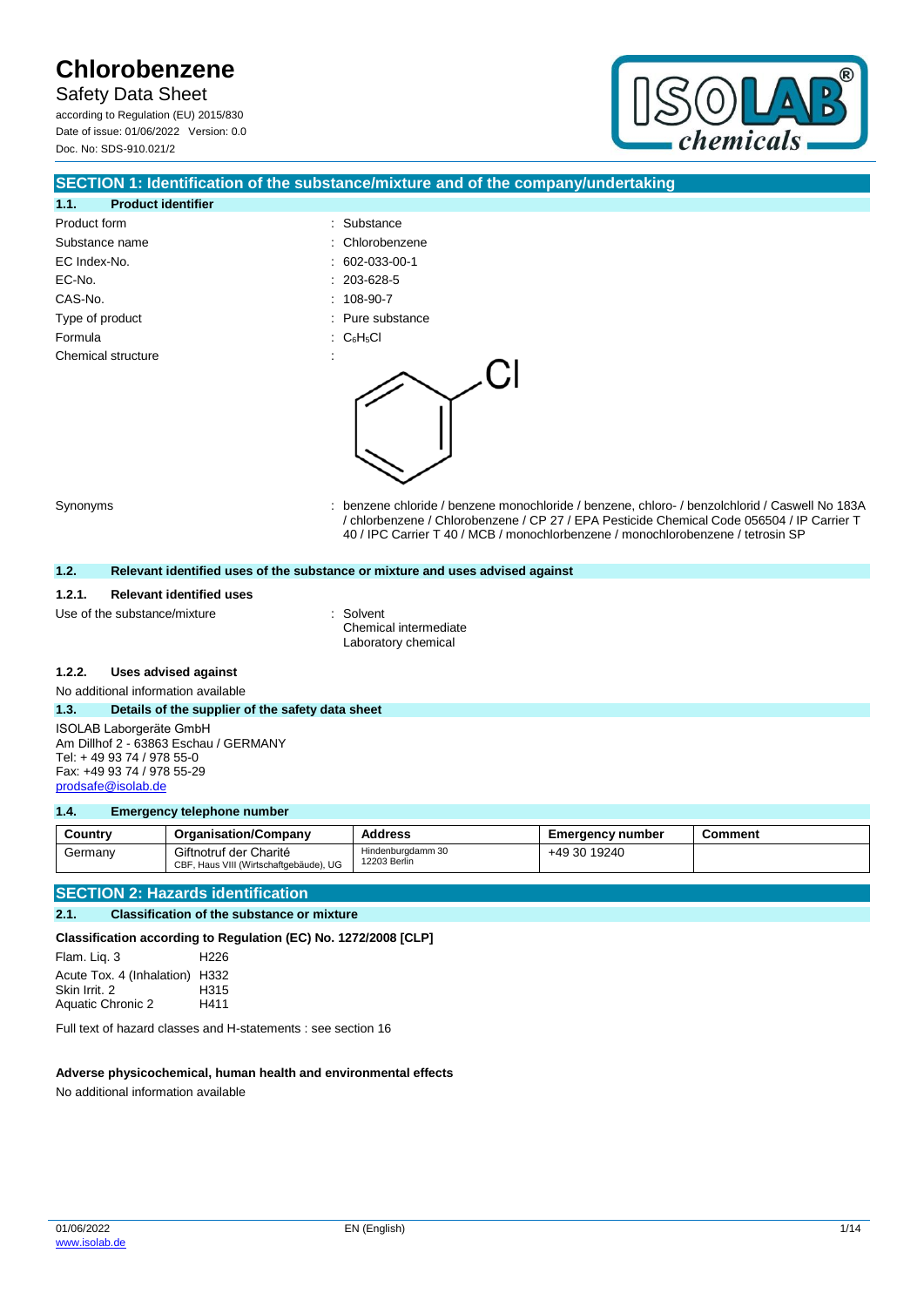## Safety Data Sheet

according to Regulation (EU) 2015/830 Date of issue: 01/06/2022 Version: 0.0 Doc. No: SDS-910.021/2



### **2.2. Label elements**

## Labelling according to Regulation (EC) No. 1272/2008 **[CLP] Extra labelling** to displayExtra classification (s) to display

| Hazard pictograms (CLP) |  |
|-------------------------|--|
|                         |  |

| Hazard pictograms (CLP)        |                                                                                                                                                                                        |  |  |
|--------------------------------|----------------------------------------------------------------------------------------------------------------------------------------------------------------------------------------|--|--|
|                                | GHS02<br>GHS07<br>GHS09                                                                                                                                                                |  |  |
| Signal word (CLP)              | : Warning                                                                                                                                                                              |  |  |
| Hazard statements (CLP)        | : H226 - Flammable liquid and vapour<br>H315 - Causes skin irritation.<br>H332 - Harmful if inhaled<br>H411 - Toxic to aquatic life with long lasting effects                          |  |  |
| Precautionary statements (CLP) | : P210 - Keep away from heat/sparks/open flames/hot surfaces. - No smoking<br>P273 - Avoid release to the environment<br>P302 + P352 - IF ON SKIN: Wash with plenty of soap and water. |  |  |

### **2.3. Other hazards**

No additional information available

| <b>SECTION 3: Composition/information on ingredients</b> |                                                                         |     |  |
|----------------------------------------------------------|-------------------------------------------------------------------------|-----|--|
| 3.1<br><b>Substances</b>                                 |                                                                         |     |  |
| Name<br><b>Product identifier</b><br>%                   |                                                                         |     |  |
| Chlorobenzene                                            | (CAS-No.) 108-90-7<br>(EC-No.) 203-628-5<br>(EC Index-No.) 602-033-00-1 | 100 |  |

Full text of H-statements: see section 16

### **3.2. Mixtures**

Not applicable

| <b>SECTION 4: First aid measures</b>                                |                                                                                                                                                                                                                                                                                                                                                                                                                                                                                                                                                                                                            |  |  |
|---------------------------------------------------------------------|------------------------------------------------------------------------------------------------------------------------------------------------------------------------------------------------------------------------------------------------------------------------------------------------------------------------------------------------------------------------------------------------------------------------------------------------------------------------------------------------------------------------------------------------------------------------------------------------------------|--|--|
| 4.1.<br><b>Description of first aid measures</b>                    |                                                                                                                                                                                                                                                                                                                                                                                                                                                                                                                                                                                                            |  |  |
| First-aid measures general                                          | Check the vital functions. Unconscious: maintain adequate airway and respiration. Respiratory<br>arrest: artificial respiration or oxygen. Cardiac arrest: perform resuscitation. Victim conscious<br>with laboured breathing: half-seated. Victim in shock: on his back with legs slightly raised.<br>Vomiting: prevent asphyxia/aspiration pneumonia. Prevent cooling by covering the victim (no<br>warming up). Keep watching the victim. Give psychological aid. Keep the victim calm, avoid<br>physical strain. Depending on the victim's condition: doctor/hospital. Never give alcohol to<br>drink. |  |  |
| First-aid measures after inhalation                                 | Remove the victim into fresh air. Respiratory problems: consult a doctor/medical service.                                                                                                                                                                                                                                                                                                                                                                                                                                                                                                                  |  |  |
| First-aid measures after skin contact                               | Wash immediately with lots of water. Soap may be used. Take victim to a doctor if irritation<br>persists.                                                                                                                                                                                                                                                                                                                                                                                                                                                                                                  |  |  |
| First-aid measures after eye contact                                | Rinse with water. Do not apply neutralizing agents. Take victim to an ophthalmologist if irritation<br>persists.                                                                                                                                                                                                                                                                                                                                                                                                                                                                                           |  |  |
| First-aid measures after ingestion                                  | Rinse mouth with water. Give nothing to drink. Do not induce vomiting. Call Poison Information<br>Centre (www.big.be/antigif.htm). Consult a doctor/medical service if you feel unwell. Ingestion<br>of large quantities: immediately to hospital.                                                                                                                                                                                                                                                                                                                                                         |  |  |
| 4.2.<br>Most important symptoms and effects, both acute and delayed |                                                                                                                                                                                                                                                                                                                                                                                                                                                                                                                                                                                                            |  |  |
| Symptoms/effects after inhalation                                   | Dry/sore throat. Irritation of the nasal mucous membranes. Central nervous system depression.<br>Headache. Dizziness. Nausea. Mental confusion. EXPOSURE TO HIGH CONCENTRATIONS:<br>Disturbances of consciousness.                                                                                                                                                                                                                                                                                                                                                                                         |  |  |
| Symptoms/effects after skin contact                                 | Red skin. Dry skin. Itching. ON CONTINUOUS EXPOSURE/CONTACT: Tingling/irritation of the<br>skin.                                                                                                                                                                                                                                                                                                                                                                                                                                                                                                           |  |  |
| Symptoms/effects after eye contact                                  | Not irritating.                                                                                                                                                                                                                                                                                                                                                                                                                                                                                                                                                                                            |  |  |
| Symptoms/effects after ingestion                                    | Nausea. Vomiting. Risk of aspiration pneumonia. AFTER ABSORPTION OF HIGH<br>QUANTITIES: Diarrhoea. Blue/grey discolouration of the skin. Coordination disorders.<br>Disturbed motor response. Disturbances of heart rate. Enlargement/affection of the liver.<br>Symptoms similar to those listed under inhalation.                                                                                                                                                                                                                                                                                        |  |  |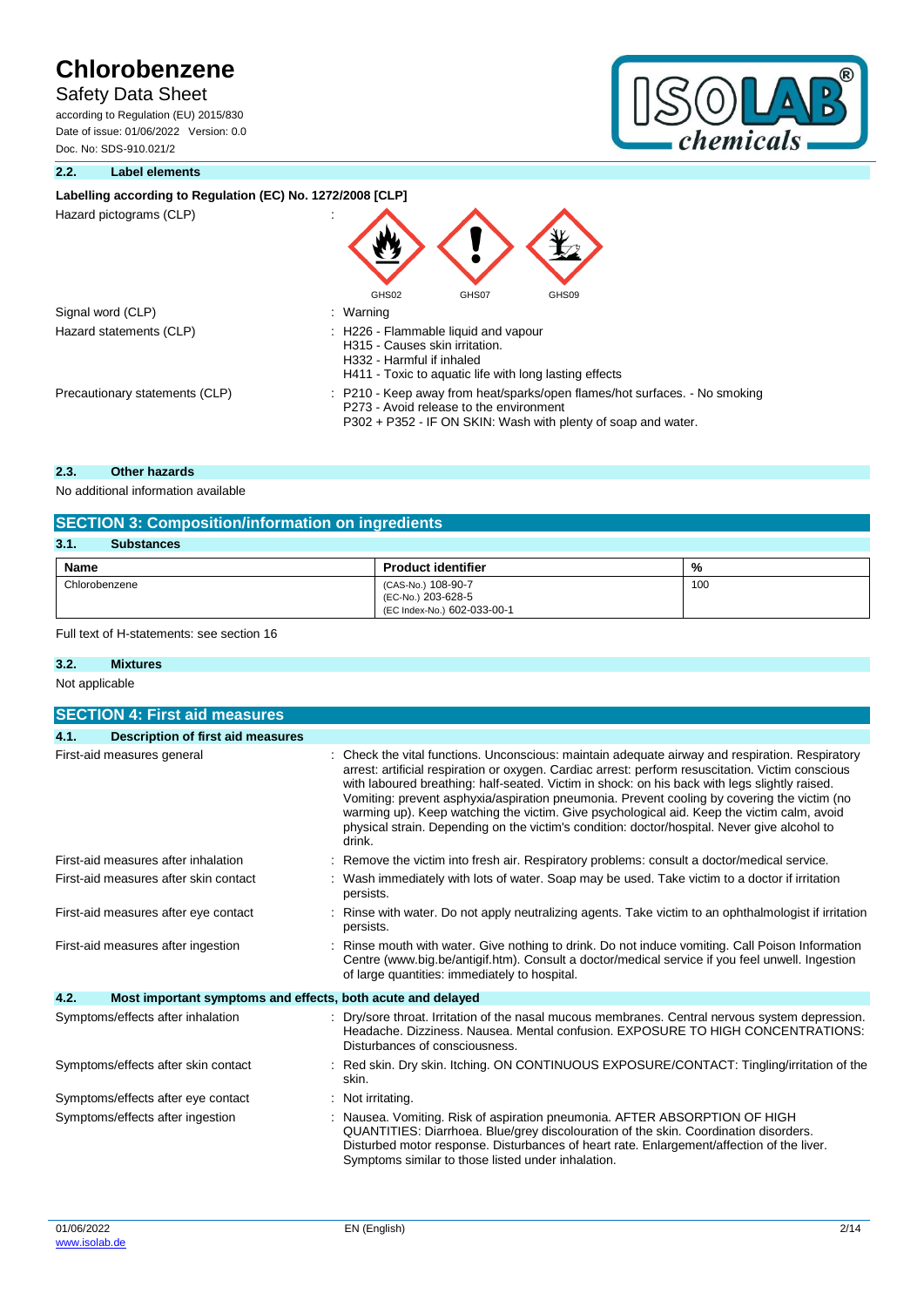## Safety Data Sheet

according to Regulation (EU) 2015/830 Date of issue: 01/06/2022 Version: 0.0 Doc. No: SDS-910.021/2



Chronic symptoms : ON CONTINUOUS/REPEATED EXPOSURE/CONTACT: Headache. Skin rash/inflammation. Gastrointestinal complaints. Loss of appetite. Feeling of weakness. Loss of weight. Irritation of the respiratory tract. Irritation of the eye tissue. Impairment of the nervous system. Excited/restless. Disturbed tactile sensibility. Paralysis. Lethargy. Possible inflammation of the respiratory tract. Risk of pneumonia. Affection of the renal tissue.

#### **4.3. Indication of any immediate medical attention and special treatment needed**

No additional information available

|                                | <b>SECTION 5: Fire-fighting measures</b>              |                                                                                                                                                                                                                                                                          |  |  |  |
|--------------------------------|-------------------------------------------------------|--------------------------------------------------------------------------------------------------------------------------------------------------------------------------------------------------------------------------------------------------------------------------|--|--|--|
| 5.1.                           | <b>Extinguishing media</b>                            |                                                                                                                                                                                                                                                                          |  |  |  |
| Suitable extinguishing media   |                                                       | : Water spray. Alcohol-resistant foam. Polyvalent foam. Polymer foam. BC powder. Carbon<br>dioxide.                                                                                                                                                                      |  |  |  |
| Unsuitable extinguishing media |                                                       | : Solid water jet ineffective as extinguishing medium.                                                                                                                                                                                                                   |  |  |  |
| 5.2.                           | Special hazards arising from the substance or mixture |                                                                                                                                                                                                                                                                          |  |  |  |
| Fire hazard                    |                                                       | : DIRECT FIRE HAZARD. Flammable. Gas/vapour flammable with air within explosion limits.<br>INDIRECT FIRE HAZARD. May be ignited by sparks. Gas/vapour spreads at floor level: ignition<br>hazard.                                                                        |  |  |  |
| <b>Explosion hazard</b>        |                                                       | : DIRECT EXPLOSION HAZARD. Gas/vapour explosive with air within explosion limits.<br>INDIRECT EXPLOSION HAZARD. may be ignited by sparks.                                                                                                                                |  |  |  |
| 5.3.                           | <b>Advice for firefighters</b>                        |                                                                                                                                                                                                                                                                          |  |  |  |
| Precautionary measures fire    |                                                       | : Exposure to fire/heat: consider evacuation.                                                                                                                                                                                                                            |  |  |  |
| Firefighting instructions      |                                                       | Cool tanks/drums with water spray/remove them into safety. Do not move the load if exposed to<br>heat. Dilute toxic gases with water spray. Take account of environmentally hazardous<br>firefighting water. Use water moderately and if possible collect or contain it. |  |  |  |

| <b>SECTION 6: Accidental release measures</b> |                                                                     |  |                                                                                                                                                                                                                                                                                                                                                                                                                                                                                                                                                         |  |
|-----------------------------------------------|---------------------------------------------------------------------|--|---------------------------------------------------------------------------------------------------------------------------------------------------------------------------------------------------------------------------------------------------------------------------------------------------------------------------------------------------------------------------------------------------------------------------------------------------------------------------------------------------------------------------------------------------------|--|
| 6.1.                                          | Personal precautions, protective equipment and emergency procedures |  |                                                                                                                                                                                                                                                                                                                                                                                                                                                                                                                                                         |  |
| 6.1.1.                                        | For non-emergency personnel                                         |  |                                                                                                                                                                                                                                                                                                                                                                                                                                                                                                                                                         |  |
|                                               | Protective equipment                                                |  | Gloves. Protective clothing. See "Material-Handling" to select protective clothing.                                                                                                                                                                                                                                                                                                                                                                                                                                                                     |  |
|                                               | Emergency procedures                                                |  | Keep upwind. Mark the danger area. Seal off low-lying areas. Close doors and windows of<br>adjacent premises. Stop engines and no smoking. No naked flames or sparks. Spark- and<br>explosionproof appliances and lighting equipment. Keep containers closed. Wash contaminated<br>clothes. Large spills/in confined spaces: consider evacuation. In case of reactivity hazard:<br>consider evacuation.                                                                                                                                                 |  |
| 6.1.2.                                        | For emergency responders                                            |  |                                                                                                                                                                                                                                                                                                                                                                                                                                                                                                                                                         |  |
|                                               | No additional information available                                 |  |                                                                                                                                                                                                                                                                                                                                                                                                                                                                                                                                                         |  |
| 6.2.                                          | <b>Environmental precautions</b>                                    |  |                                                                                                                                                                                                                                                                                                                                                                                                                                                                                                                                                         |  |
|                                               | Prevent soil and water pollution. Prevent spreading in sewers.      |  |                                                                                                                                                                                                                                                                                                                                                                                                                                                                                                                                                         |  |
| 6.3.                                          | Methods and material for containment and cleaning up                |  |                                                                                                                                                                                                                                                                                                                                                                                                                                                                                                                                                         |  |
| For containment                               |                                                                     |  | Contain released substance, pump into suitable containers. Consult "Material-handling" to<br>select material of containers. Plug the leak, cut off the supply. Dam up the liquid spill. Try to<br>reduce evaporation. Measure the concentration of the explosive gas-air mixture. Dilute/disperse<br>combustible gas/vapour with water curtain. Provide equipment/receptacles with earthing. Do<br>not use compressed air for pumping over spills.                                                                                                      |  |
| Methods for cleaning up                       |                                                                     |  | Take up liquid spill into absorbent material, e.g.: sand, earth, vermiculite or kieselguhr,<br>powdered limestone. Scoop absorbed substance into closing containers or synthetic bags. See<br>"Material-handling" for suitable container materials. Carefully collect the spill/leftovers.<br>Damaged/cooled tanks must be emptied. Do not use compressed air for pumping over spills.<br>Clean contaminated surfaces with an excess of water. Take collected spill to<br>manufacturer/competent authority. Wash clothing and equipment after handling. |  |

### **6.4. Reference to other sections**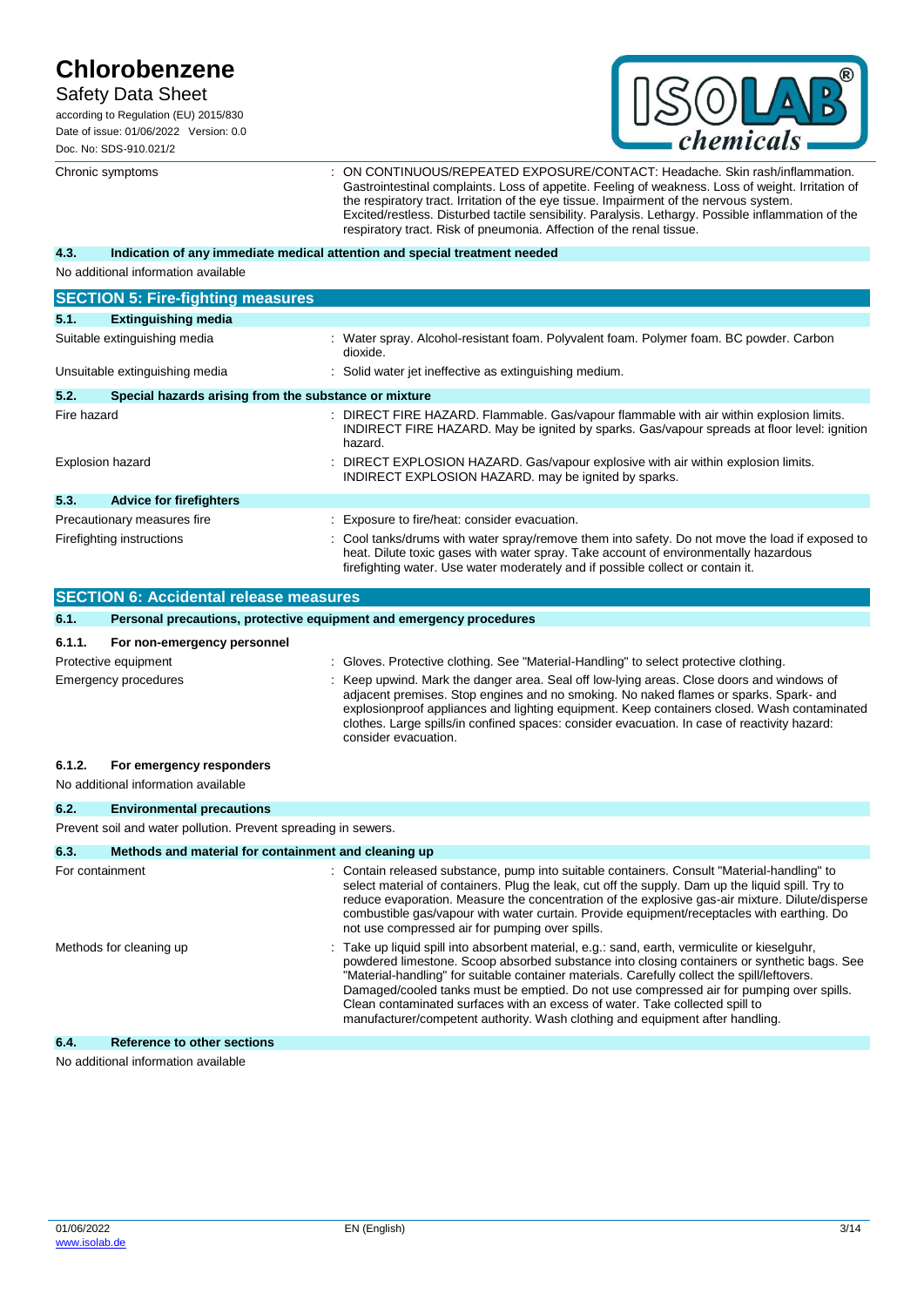Safety Data Sheet

according to Regulation (EU) 2015/830 Date of issue: 01/06/2022 Version: 0.0 Doc. No: SDS-910.021/2



**SECTION 7: Handling and storage**

### **7.1. Precautions for safe handling** Precautions for safe handling state is a state of the legal requirements. Remove contaminated clothing immediately. Clean contaminated clothing. Handle uncleaned empty containers as full ones. Thoroughly clean/dry the installation before use. Do not discharge the waste into the drain. Do not use compressed air for pumping over. Use spark-/explosionproof appliances and lighting system. Take precautions against electrostatic charges. Keep away from naked flames/heat. Keep away from ignition sources/sparks. Observe normal hygiene standards. Keep container tightly closed. Measure the concentration in the air regularly. Work under local exhaust/ventilation. **7.2. Conditions for safe storage, including any incompatibilities** Storage temperature : 15 - 25 °C Heat and ignition sources : KEEP SUBSTANCE AWAY FROM: heat sources. ignition sources. Information on mixed storage : KEEP SUBSTANCE AWAY FROM: combustible materials. oxidizing agents. (strong) acids. (strong) bases. Storage area **interpretation** : Store in a dry area. Ventilation at floor level. Fireproof storeroom. Provide for a tub to collect spills. Provide the tank with earthing. Under a shelter/in the open. Aboveground. Store at room temperature. Meet the legal requirements. Special rules on packaging : SPECIAL REQUIREMENTS: closing. clean. correctly labelled. meet the legal requirements. Secure fragile packagings in solid containers. Packaging materials **in the state of the SUITABLE MATERIAL**: steel. stainless steel. stoneware/porcelain. glass. tin. MATERIAL TO AVOID: aluminium. synthetic material. **7.3. Specific end use(s)**

### No additional information available

### **SECTION 8: Exposure controls/personal protection**

| 8.1.<br><b>Control parameters</b> |                                                            |                                                                                                                                            |  |  |
|-----------------------------------|------------------------------------------------------------|--------------------------------------------------------------------------------------------------------------------------------------------|--|--|
| Chlorobenzene (108-90-7)          |                                                            |                                                                                                                                            |  |  |
| EU                                | Local name                                                 | Monochlorobenzene                                                                                                                          |  |  |
| EU                                | IOELV TWA (mg/m <sup>3</sup> )                             | 23 mg/m <sup>3</sup> (Monochlorobenzene; EU; Time-weighted<br>average exposure limit 8 h; Indicative occupational<br>exposure limit value) |  |  |
| EU                                | IOELV TWA (ppm)                                            | 5 ppm (Monochlorobenzene; EU; Time-weighted<br>average exposure limit 8 h; Indicative occupational<br>exposure limit value)                |  |  |
| EU                                | IOELV STEL (mg/m <sup>3</sup> )                            | 70 mg/m <sup>3</sup> (Monochlorobenzene; EU; Short time value;<br>Indicative occupational exposure limit value)                            |  |  |
| EU                                | IOELV STEL (ppm)                                           | 15 ppm (Monochlorobenzene; EU; Short time value;<br>Indicative occupational exposure limit value)                                          |  |  |
| Austria                           | Local name                                                 | Chlorbenzol                                                                                                                                |  |  |
| Austria                           | $MAK$ (mg/m <sup>3</sup> )                                 | $23$ mg/m <sup>3</sup>                                                                                                                     |  |  |
| Austria                           | MAK (ppm)                                                  | 5 ppm                                                                                                                                      |  |  |
| Austria                           | MAK Short time value (mq/m <sup>3</sup> )                  | $70 \text{ mg/m}^3$                                                                                                                        |  |  |
| Austria                           | MAK Short time value (ppm)                                 | 15 ppm                                                                                                                                     |  |  |
| Belgium                           | Local name                                                 | Chlorobenzène # Chloorbenzeen                                                                                                              |  |  |
| Belgium                           | Limit value (mg/m <sup>3</sup> )                           | 23 mg/m <sup>3</sup> (Chlorobenzène; Belgium; Time-weighted<br>average exposure limit 8 h)                                                 |  |  |
| Belgium                           | Limit value (ppm)                                          | 5 ppm (Chlorobenzène; Belgium; Time-weighted<br>average exposure limit 8 h)                                                                |  |  |
| Belgium                           | Short time value (mg/m <sup>3</sup> )                      | 70 mg/m <sup>3</sup> (Chlorobenzène; Belgium; Short time value)                                                                            |  |  |
| Belgium                           | Short time value (ppm)                                     | 15 ppm (Chlorobenzène; Belgium; Short time value)                                                                                          |  |  |
| <b>Bulgaria</b>                   | Local name                                                 | Хлорбензен (Монохлорбензен)                                                                                                                |  |  |
| <b>Bulgaria</b>                   | OEL TWA (mg/m <sup>3</sup> )                               | $23$ mg/m <sup>3</sup>                                                                                                                     |  |  |
| <b>Bulgaria</b>                   | OEL TWA (ppm)                                              | 5 ppm                                                                                                                                      |  |  |
| <b>Bulgaria</b>                   | OEL STEL (mg/m <sup>3</sup> )                              | $70$ mg/m <sup>3</sup>                                                                                                                     |  |  |
| <b>Bulgaria</b>                   | OEL STEL (ppm)                                             | 15 ppm                                                                                                                                     |  |  |
| Bulgaria                          | <b>Notes</b>                                               | • (Химични агенти, за които са определени<br>гранични стойности във въздуха на работната<br>среда за Европейската общност)                 |  |  |
| Croatia                           | Local name                                                 | Klorobenzen (monoklorobenzen)                                                                                                              |  |  |
| Croatia                           | GVI (granična vrijednost izloženosti) (mg/m <sup>3</sup> ) | $23$ mg/m <sup>3</sup>                                                                                                                     |  |  |
| Croatia                           | GVI (granična vrijednost izloženosti) (ppm)                | 5 ppm                                                                                                                                      |  |  |
| 01/06/2022                        | EN (English)                                               | 4/14                                                                                                                                       |  |  |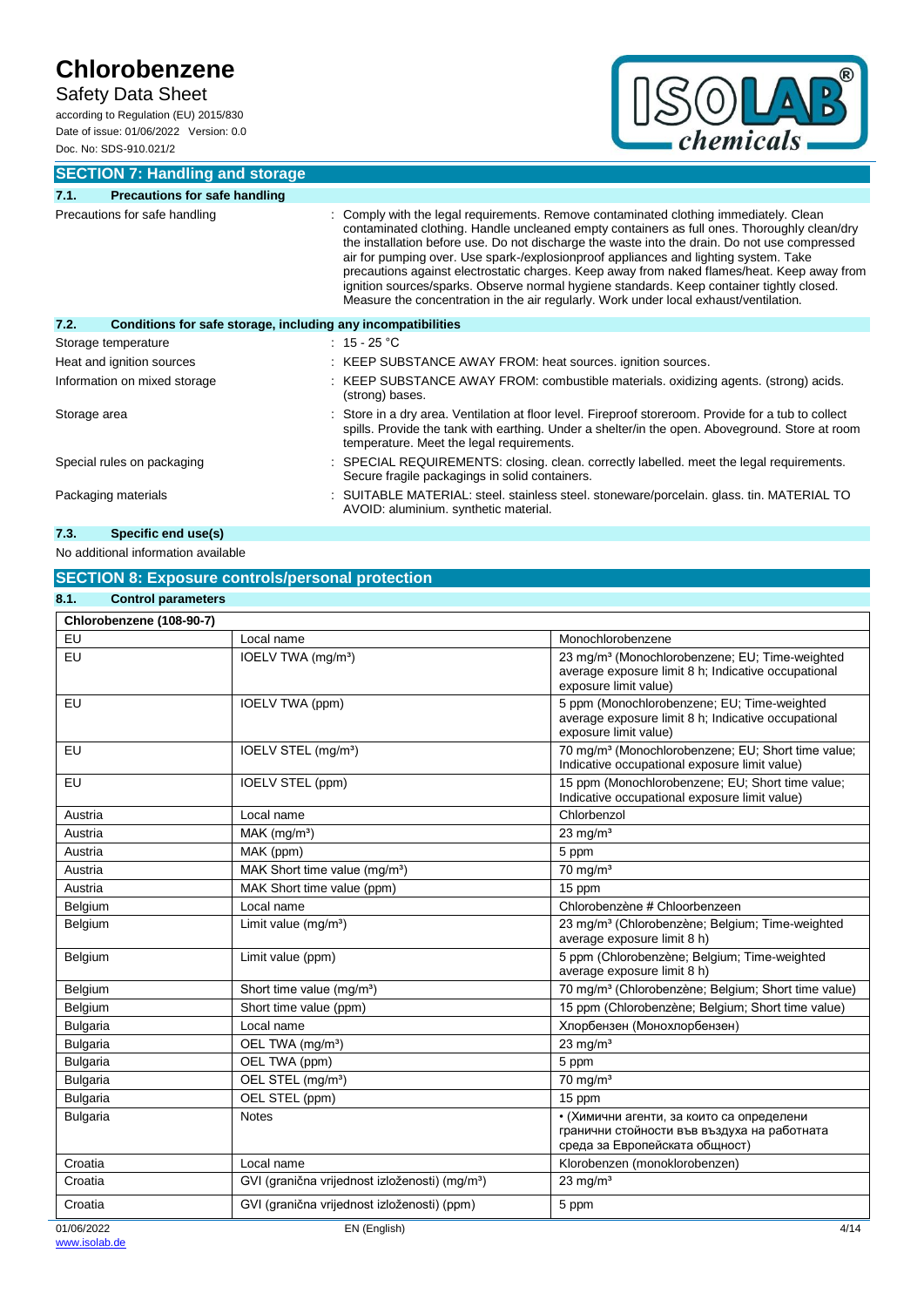Safety Data Sheet

according to Regulation (EU) 2015/830 Date of issue: 01/06/2022 Version: 0.0 Doc. No: SDS-910.021/2



| Chlorobenzene (108-90-7) |                                                                             |                                                                                                                                                                                                                                                            |  |  |  |
|--------------------------|-----------------------------------------------------------------------------|------------------------------------------------------------------------------------------------------------------------------------------------------------------------------------------------------------------------------------------------------------|--|--|--|
| Croatia                  | KGVI (kratkotrajna granična vrijednost izloženosti)<br>(mg/m <sup>3</sup> ) | $70 \text{ mg/m}^3$                                                                                                                                                                                                                                        |  |  |  |
| Croatia                  | KGVI (kratkotrajna granična vrijednost izloženosti)<br>(ppm)                | 15 ppm                                                                                                                                                                                                                                                     |  |  |  |
| Croatia                  | Naznake (HR)                                                                | K (Skin): (naznaka da tvar može štetno djelovati kroz<br>kožu); EU** (naznaka da se radi o tvarima za koje su<br>utvrđene indikativne granične vrijednosti izloženosti<br>prema Direktivi 2006/15/ EC (druga lista)); Xn (Štetno);<br>N (opasno za okoliš) |  |  |  |
| Czech Republic           | Local name                                                                  | Chlorbenzen                                                                                                                                                                                                                                                |  |  |  |
| Czech Republic           | Expoziční limity (PEL) (mg/m <sup>3</sup> )                                 | $25 \text{ mg/m}^3$                                                                                                                                                                                                                                        |  |  |  |
| Czech Republic           | Expoziční limity (PEL) (ppm)                                                | 5.43 ppm                                                                                                                                                                                                                                                   |  |  |  |
| Czech Republic           | Expoziční limity (NPK-P) (mg/m <sup>3</sup> )                               | $70$ mg/m <sup>3</sup>                                                                                                                                                                                                                                     |  |  |  |
| Czech Republic           | Expoziční limity (NPK-P) (ppm)                                              | 15.2 ppm                                                                                                                                                                                                                                                   |  |  |  |
| Denmark                  | Local name                                                                  | Chlorbenzen                                                                                                                                                                                                                                                |  |  |  |
| Denmark                  | Grænseværdie (langvarig) (mg/m <sup>3</sup> )                               | 23 mg/ $m3$                                                                                                                                                                                                                                                |  |  |  |
| Denmark                  | Grænseværdie (langvarig) (ppm)                                              | 5 ppm                                                                                                                                                                                                                                                      |  |  |  |
| Denmark                  | Anmærkninger (DK)                                                           | E (betyder, at stoffet har en EF-grænseværdi)                                                                                                                                                                                                              |  |  |  |
| Estonia                  | Local name                                                                  | Klorobenseen                                                                                                                                                                                                                                               |  |  |  |
| Estonia                  | OEL TWA (mg/m <sup>3</sup> )                                                | 23 mg/ $m3$                                                                                                                                                                                                                                                |  |  |  |
| Estonia                  | OEL TWA (ppm)                                                               | 5 ppm                                                                                                                                                                                                                                                      |  |  |  |
| Estonia                  | OEL STEL (mg/m <sup>3</sup> )                                               | $70 \text{ mg/m}^3$                                                                                                                                                                                                                                        |  |  |  |
|                          |                                                                             |                                                                                                                                                                                                                                                            |  |  |  |
| Estonia                  | OEL STEL (ppm)                                                              | 15 ppm                                                                                                                                                                                                                                                     |  |  |  |
| Finland                  | Local name                                                                  | Klooribentseeni                                                                                                                                                                                                                                            |  |  |  |
| Finland                  | HTP-arvo (8h) (mg/m <sup>3</sup> )                                          | 23 mg/ $m3$                                                                                                                                                                                                                                                |  |  |  |
| Finland                  | HTP-arvo (8h) (ppm)                                                         | 5 ppm                                                                                                                                                                                                                                                      |  |  |  |
| Finland                  | HTP-arvo (15 min)                                                           | $70$ mg/m <sup>3</sup>                                                                                                                                                                                                                                     |  |  |  |
| Finland                  | HTP-arvo (15 min) (ppm)                                                     | 15 ppm                                                                                                                                                                                                                                                     |  |  |  |
| Finland                  | Huomautus (FI)                                                              | iho                                                                                                                                                                                                                                                        |  |  |  |
| France                   | Local name                                                                  | Chlorobenzène                                                                                                                                                                                                                                              |  |  |  |
| France                   | $VME$ (mg/m <sup>3</sup> )                                                  | 23 mg/m <sup>3</sup> (Chlorobenzène; France; Time-weighted<br>average exposure limit 8 h; VRC: Valeur réglementaire<br>contraignante)                                                                                                                      |  |  |  |
| France                   | VME (ppm)                                                                   | 5 ppm (Chlorobenzène; France; Time-weighted<br>average exposure limit 8 h; VRC: Valeur réglementaire<br>contraignante)                                                                                                                                     |  |  |  |
| France                   | $VLE$ (mg/m <sup>3</sup> )                                                  | 70 mg/m <sup>3</sup> (Chlorobenzène; France; Short time value;<br>VRC: Valeur réglementaire contraignante)                                                                                                                                                 |  |  |  |
| France                   | VLE (ppm)                                                                   | 15 ppm (Chlorobenzène; France; Short time value;<br>VRC: Valeur réglementaire contraignante)                                                                                                                                                               |  |  |  |
| France                   | Note (FR)                                                                   | Valeurs règlementaires contraignantes                                                                                                                                                                                                                      |  |  |  |
| Germany                  | Local name                                                                  | Chlorbenzol                                                                                                                                                                                                                                                |  |  |  |
| Germany                  | TRGS 900 Occupational exposure limit value (mg/m <sup>3</sup> )             | 47 mg/ $m3$                                                                                                                                                                                                                                                |  |  |  |
| Germany                  | TRGS 900 Occupational exposure limit value (ppm)<br>Remark (TRGS 900)       | 10 ppm                                                                                                                                                                                                                                                     |  |  |  |
| Germany<br>Greece        | OEL TWA (mg/m <sup>3</sup> )                                                | DFG,EU,Y<br>23 mg/ $m3$                                                                                                                                                                                                                                    |  |  |  |
| Greece                   | OEL TWA (ppm)                                                               | 5 ppm                                                                                                                                                                                                                                                      |  |  |  |
| Greece                   | OEL STEL (mg/m <sup>3</sup> )                                               | $70$ mg/m <sup>3</sup>                                                                                                                                                                                                                                     |  |  |  |
| Greece                   | OEL STEL (ppm)                                                              | 15 ppm                                                                                                                                                                                                                                                     |  |  |  |
| Hungary                  | Local name                                                                  | KLÓRBENZOL                                                                                                                                                                                                                                                 |  |  |  |
| Hungary                  | AK-érték                                                                    | $23 \text{ mg/m}^3$                                                                                                                                                                                                                                        |  |  |  |
| Hungary                  | CK-érték                                                                    | $70$ mg/m <sup>3</sup>                                                                                                                                                                                                                                     |  |  |  |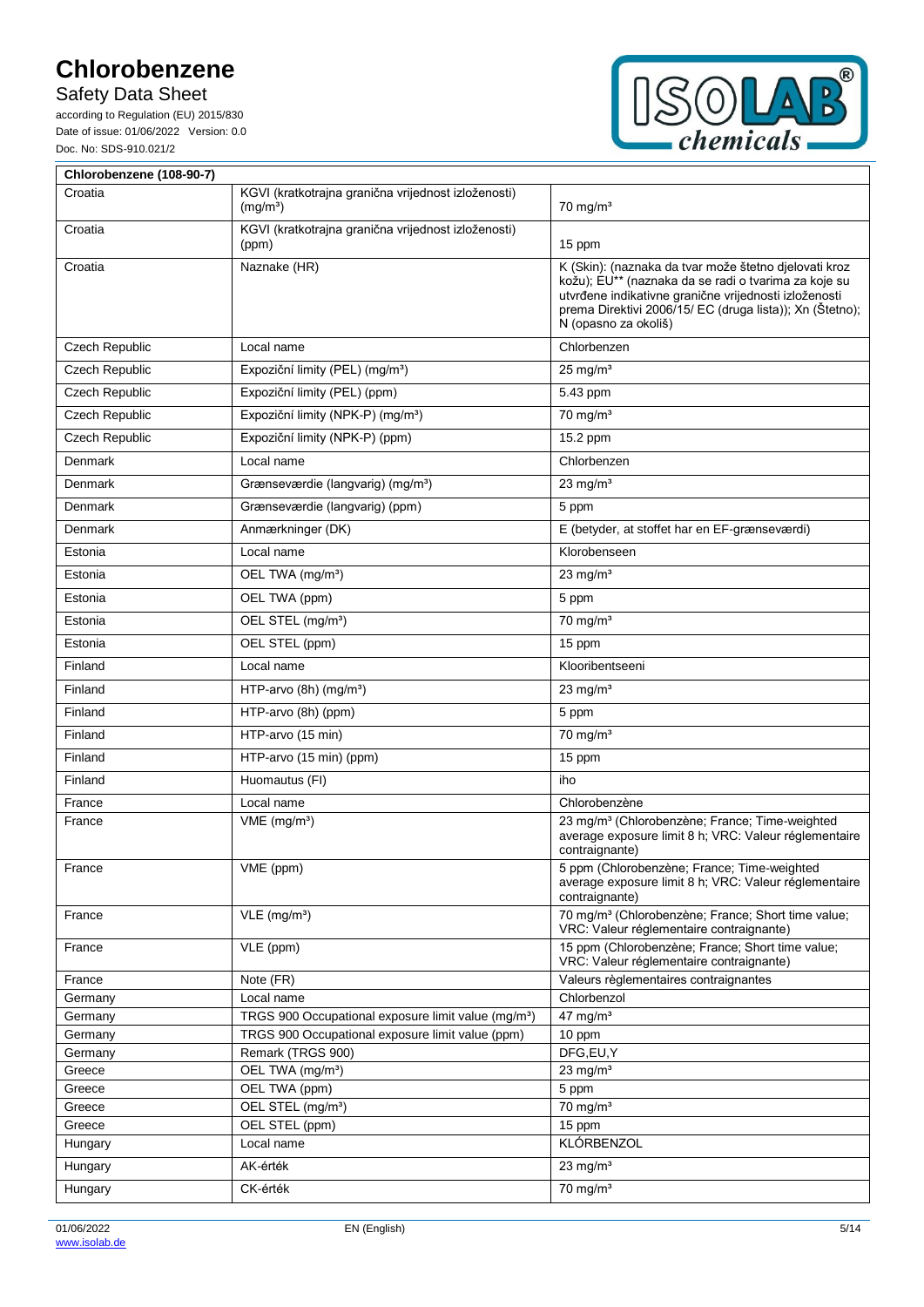Safety Data Sheet

according to Regulation (EU) 2015/830 Date of issue: 01/06/2022 Version: 0.0 Doc. No: SDS-910.021/2



| Chlorobenzene (108-90-7)     |                                            |                                                                                                                                              |
|------------------------------|--------------------------------------------|----------------------------------------------------------------------------------------------------------------------------------------------|
| Hungary                      | Megjegyzések (HU)                          | II.1.                                                                                                                                        |
| Ireland                      | Local name                                 | Chlorobenzene (as monochlorobenzene)                                                                                                         |
| Ireland                      | OEL (8 hours ref) (mg/m <sup>3</sup> )     | 23 mg/ $m3$                                                                                                                                  |
| Ireland                      | OEL (8 hours ref) (ppm)                    | 5 ppm                                                                                                                                        |
| Ireland                      | OEL (15 min ref) (mg/m3)                   | $70$ mg/m <sup>3</sup>                                                                                                                       |
| Ireland                      | OEL (15 min ref) (ppm)                     | 15 ppm                                                                                                                                       |
| Ireland                      | Notes (IE)                                 | <b>IOELV</b>                                                                                                                                 |
|                              |                                            |                                                                                                                                              |
| Italy                        | Local name                                 | Monoclorobenzene                                                                                                                             |
| Italy                        | OEL TWA (mg/m <sup>3</sup> )               | 23 mg/ $m3$                                                                                                                                  |
| Italy                        | OEL TWA (ppm)                              | 5 ppm                                                                                                                                        |
| Italy                        | OEL STEL (mg/m <sup>3</sup> )              | $70$ mg/m <sup>3</sup>                                                                                                                       |
| Italy                        | OEL STEL (ppm)                             | 15 ppm                                                                                                                                       |
| Latvia                       | Local name                                 | Hlorbenzols (monohlorbenzols)                                                                                                                |
| Latvia                       | OEL TWA (mg/m <sup>3</sup> )               | 23 mg/ $m3$                                                                                                                                  |
| Latvia                       | OEL TWA (ppm)                              | 5 ppm                                                                                                                                        |
| Latvia                       | OEL STEL (mg/m <sup>3</sup> )              | $70$ mg/m <sup>3</sup>                                                                                                                       |
| Latvia                       | OEL STEL (ppm)                             | 15 ppm                                                                                                                                       |
| Lithuania                    | Local name                                 | Chlorbenzenas (monochlorbenzenas)                                                                                                            |
| Lithuania                    | IPRV $(mg/m3)$                             | $23$ mg/m <sup>3</sup>                                                                                                                       |
| Lithuania                    | IPRV (ppm)                                 | 5 ppm                                                                                                                                        |
| Lithuania                    | TPRV (mg/m <sup>3</sup> )                  | $70 \text{ mg/m}^3$                                                                                                                          |
| Lithuania                    | TPRV (ppm)                                 | 15 ppm                                                                                                                                       |
| Malta                        | Local name                                 | Monochlorobenzene                                                                                                                            |
| $\overline{\mathsf{M}}$ alta | OEL TWA (mg/m <sup>3</sup> )               | 23 mg/ $m3$                                                                                                                                  |
| Malta                        | OEL TWA (ppm)                              | 5 ppm                                                                                                                                        |
| Malta                        | OEL STEL (mg/m <sup>3</sup> )              | $70$ mg/m <sup>3</sup>                                                                                                                       |
| Malta                        | OEL STEL (ppm)                             | 15 ppm                                                                                                                                       |
| Netherlands                  | Local name                                 | Chloorbenzeen                                                                                                                                |
| Netherlands                  | Grenswaarde TGG 8H (mg/m <sup>3</sup> )    | 23 mg/m <sup>3</sup> (Chloorbenzeen; Netherlands; Time-<br>weighted average exposure limit 8 h; Public<br>occupational exposure limit value) |
| Netherlands                  | Grenswaarde TGG 8H (ppm)                   | 4.9 ppm (Chloorbenzeen; Netherlands; Time-weighted<br>average exposure limit 8 h; Public occupational<br>exposure limit value)               |
| Netherlands                  | Grenswaarde TGG 15MIN (mg/m <sup>3</sup> ) | 70 mg/m <sup>3</sup> (Chloorbenzeen; Netherlands; Short time<br>value; Public occupational exposure limit value)                             |
| Netherlands                  | Grenswaarde TGG 15MIN (ppm)                | 15 ppm (Chloorbenzeen; Netherlands; Short time<br>value; Public occupational exposure limit value)                                           |
| Poland                       | Local name                                 | Chlorobenzen                                                                                                                                 |
| Poland                       | $NDS$ (mg/m <sup>3</sup> )                 | $23$ mg/m <sup>3</sup>                                                                                                                       |
| Poland                       | NDSCh (mg/m <sup>3</sup> )                 | $70 \text{ mg/m}^3$                                                                                                                          |
| Portugal                     | Local name                                 | Clorobenzeno                                                                                                                                 |
| Portugal                     | OEL TWA (ppm)                              | 10 ppm                                                                                                                                       |
| Romania                      | Local name                                 | Clor-benzen (mono)                                                                                                                           |
| Romania                      | OEL TWA (mg/m <sup>3</sup> )               | 23 mg/ $m3$                                                                                                                                  |
| Romania                      | OEL TWA (ppm)                              | 5 ppm                                                                                                                                        |
| Romania                      | OEL STEL (mg/m <sup>3</sup> )              | $70$ mg/m <sup>3</sup>                                                                                                                       |
| Romania                      | OEL STEL (ppm)                             | 15 ppm                                                                                                                                       |
| Slovakia                     | Local name                                 | Chlórbenzén                                                                                                                                  |
| Slovakia                     | NPHV (priemerná) (mg/m <sup>3</sup> )      | $23 \text{ mg/m}^3$                                                                                                                          |
| Slovakia                     | NPHV (priemerná) (ppm)                     | 5 ppm                                                                                                                                        |
| Slovakia                     | OEL STEL (mg/m <sup>3</sup> )              | $70$ mg/m <sup>3</sup>                                                                                                                       |
| 01/06/2022                   | EN (English)                               | 6/14                                                                                                                                         |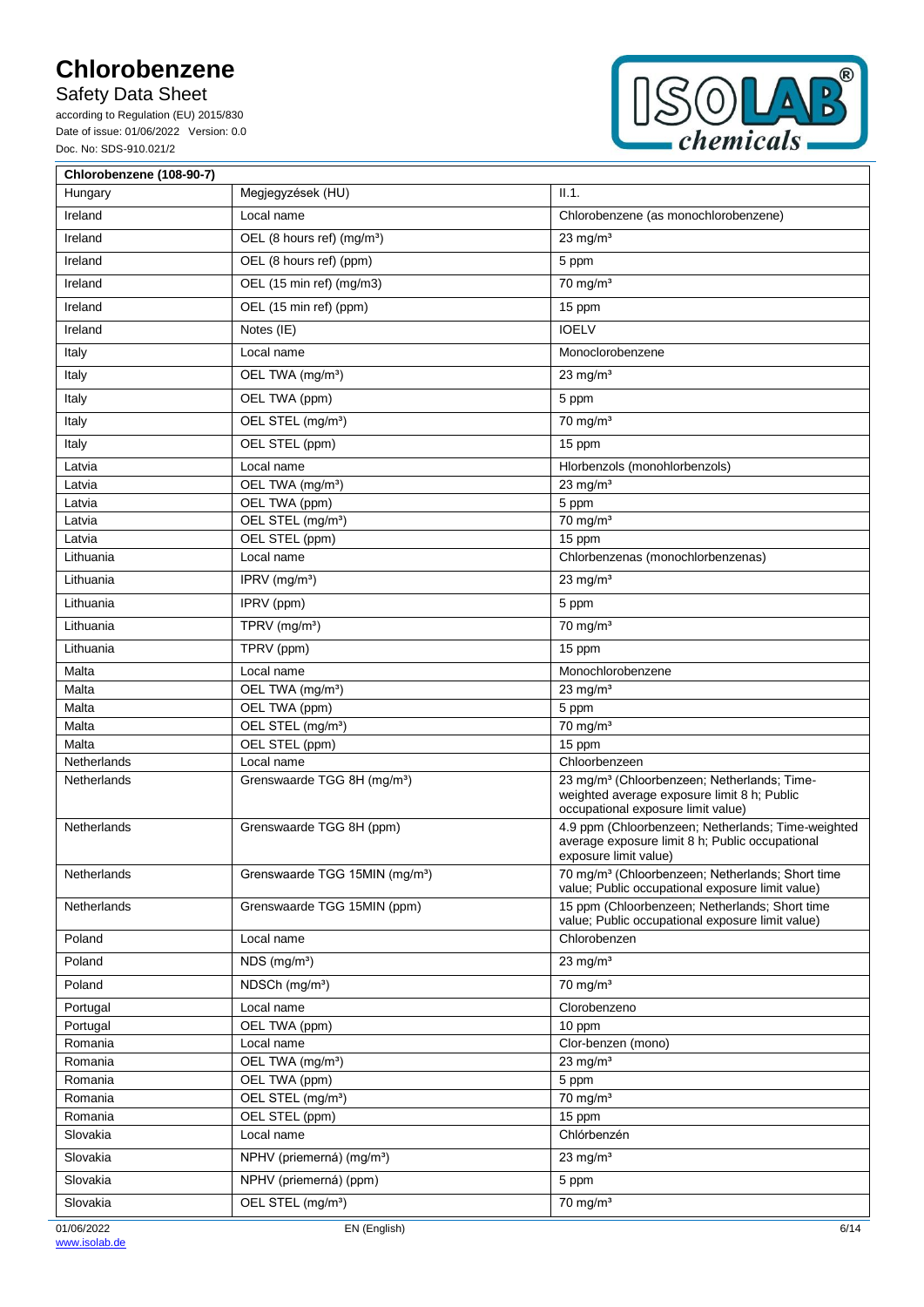Safety Data Sheet

according to Regulation (EU) 2015/830 Date of issue: 01/06/2022 Version: 0.0 Doc. No: SDS-910.021/2



| Chlorobenzene (108-90-7)  |                                           |                                                                                                                                                                                                                                                                                                                                                                                                                                                                                                                                    |
|---------------------------|-------------------------------------------|------------------------------------------------------------------------------------------------------------------------------------------------------------------------------------------------------------------------------------------------------------------------------------------------------------------------------------------------------------------------------------------------------------------------------------------------------------------------------------------------------------------------------------|
| Slovakia                  | OEL STEL (ppm)                            | 15 ppm                                                                                                                                                                                                                                                                                                                                                                                                                                                                                                                             |
| Slovenia                  | Local name                                | klorobenzen                                                                                                                                                                                                                                                                                                                                                                                                                                                                                                                        |
| Slovenia                  | OEL TWA (mg/m <sup>3</sup> )              | 23 mg/ $m3$                                                                                                                                                                                                                                                                                                                                                                                                                                                                                                                        |
| Slovenia                  | OEL TWA (ppm)                             | 5 ppm                                                                                                                                                                                                                                                                                                                                                                                                                                                                                                                              |
| Slovenia                  | OEL STEL (mg/m <sup>3</sup> )             | 69 mg/m <sup>3</sup>                                                                                                                                                                                                                                                                                                                                                                                                                                                                                                               |
| Slovenia                  | OEL STEL (ppm)                            | 15 ppm                                                                                                                                                                                                                                                                                                                                                                                                                                                                                                                             |
| Spain                     | Local name                                | Clorobenceno                                                                                                                                                                                                                                                                                                                                                                                                                                                                                                                       |
| Spain                     | $VLA-ED$ (mg/m <sup>3</sup> )             | $23 \text{ mg/m}^3$                                                                                                                                                                                                                                                                                                                                                                                                                                                                                                                |
| Spain                     | VLA-ED (ppm)                              | 5 ppm                                                                                                                                                                                                                                                                                                                                                                                                                                                                                                                              |
| Spain                     | VLA-EC (mg/m <sup>3</sup> )               | $70$ mg/m <sup>3</sup>                                                                                                                                                                                                                                                                                                                                                                                                                                                                                                             |
| Spain                     | VLA-EC (ppm)                              | 15 ppm                                                                                                                                                                                                                                                                                                                                                                                                                                                                                                                             |
| Spain                     | <b>Notes</b>                              | VLI (Agente químico para el que la U.E. estableció en<br>su día un valor límite indicativo. Todos estos agentes<br>químicos figuran al menos en una de las directivas de<br>valores límite indicativos publicadas hasta ahora (ver<br>Anexo C. Bibliografía). Los estados miembros<br>disponen de un tiempo fijado en dichas directivas para<br>su transposición a los valores límites de cada país<br>miembro. Una vez adoptados, estos valores tienen la<br>misma validez que el resto de los valores adoptados<br>por el país). |
| Sweden                    | Local name                                | Klorbensen                                                                                                                                                                                                                                                                                                                                                                                                                                                                                                                         |
| Sweden                    | nivågränsvärde (NVG) (mg/m <sup>3</sup> ) | $23 \text{ mg/m}^3$                                                                                                                                                                                                                                                                                                                                                                                                                                                                                                                |
| Sweden                    | nivågränsvärde (NVG) (ppm)                | 5 ppm                                                                                                                                                                                                                                                                                                                                                                                                                                                                                                                              |
| Sweden                    | kortidsvärde (KTV) (mg/m <sup>3</sup> )   | $70 \text{ mg/m}^3$                                                                                                                                                                                                                                                                                                                                                                                                                                                                                                                |
| Sweden                    | kortidsvärde (KTV) (ppm)                  | 15 ppm                                                                                                                                                                                                                                                                                                                                                                                                                                                                                                                             |
| United Kingdom            | Local name                                | Chlorobenzene                                                                                                                                                                                                                                                                                                                                                                                                                                                                                                                      |
| United Kingdom            | WEL TWA (mg/m <sup>3</sup> )              | 4.7 mg/m <sup>3</sup> Chlorobenzene; United Kingdom; Time-<br>weighted average exposure limit 8 h; Workplace<br>exposure limit (EH40/2005)                                                                                                                                                                                                                                                                                                                                                                                         |
| United Kingdom            | WEL TWA (ppm)                             | 1 ppm Chlorobenzene; United Kingdom; Time-<br>weighted average exposure limit 8 h; Workplace<br>exposure limit (EH40/2005)                                                                                                                                                                                                                                                                                                                                                                                                         |
| United Kingdom            | WEL STEL (mg/m <sup>3</sup> )             | 14 mg/m <sup>3</sup> Chlorobenzene; United Kingdom; Short time<br>value; Workplace exposure limit (EH40/2005)                                                                                                                                                                                                                                                                                                                                                                                                                      |
| United Kingdom            | WEL STEL (ppm)                            | 3 ppm Chlorobenzene; United Kingdom; Short time<br>value; Workplace exposure limit (EH40/2005)                                                                                                                                                                                                                                                                                                                                                                                                                                     |
| United Kingdom            | Remark (WEL)                              | Sk (Can be absorbed through the skin. The assigned<br>substances are those for which there are concerns<br>that dermal absorption will lead to systemic toxicity)                                                                                                                                                                                                                                                                                                                                                                  |
| Iceland                   | Local name                                | Klórbensen                                                                                                                                                                                                                                                                                                                                                                                                                                                                                                                         |
| Iceland                   | OEL (8 hours ref) (mg/m <sup>3</sup> )    | 23 mg/ $m3$                                                                                                                                                                                                                                                                                                                                                                                                                                                                                                                        |
| Iceland                   | OEL (8 hours ref) (ppm)                   | 5 ppm                                                                                                                                                                                                                                                                                                                                                                                                                                                                                                                              |
| Iceland                   | OEL (15 min ref) (mg/m3)                  | $70$ mg/m <sup>3</sup>                                                                                                                                                                                                                                                                                                                                                                                                                                                                                                             |
| Iceland                   | OEL (15 min ref) (ppm)                    | 15 ppm                                                                                                                                                                                                                                                                                                                                                                                                                                                                                                                             |
| <b>Russian Federation</b> | Local name                                | Хлорбензол+                                                                                                                                                                                                                                                                                                                                                                                                                                                                                                                        |
| <b>Russian Federation</b> | OEL Ceiling (mg/m <sup>3</sup> )          | 100 mg/ $m3$                                                                                                                                                                                                                                                                                                                                                                                                                                                                                                                       |
| <b>Russian Federation</b> | OEL TWA (mg/m <sup>3</sup> )              | $50 \text{ mg/m}^3$                                                                                                                                                                                                                                                                                                                                                                                                                                                                                                                |
| <b>Russian Federation</b> | Remark (RU)                               | 3 класс опасности - опасное; п (пары и/или газы); +<br>(соединения, при работе с которыми требуется<br>специальная защита кожи и глаз; символ<br>проставлен вслед за наименованием вещества)                                                                                                                                                                                                                                                                                                                                       |
| Norway                    | Local name                                | Klorbenzen                                                                                                                                                                                                                                                                                                                                                                                                                                                                                                                         |
| Norway                    | Grenseverdier (AN) (mg/m <sup>3</sup> )   | $23 \text{ mg/m}^3$                                                                                                                                                                                                                                                                                                                                                                                                                                                                                                                |
| Norway                    | Grenseverdier (AN) (ppm)                  | 5 ppm                                                                                                                                                                                                                                                                                                                                                                                                                                                                                                                              |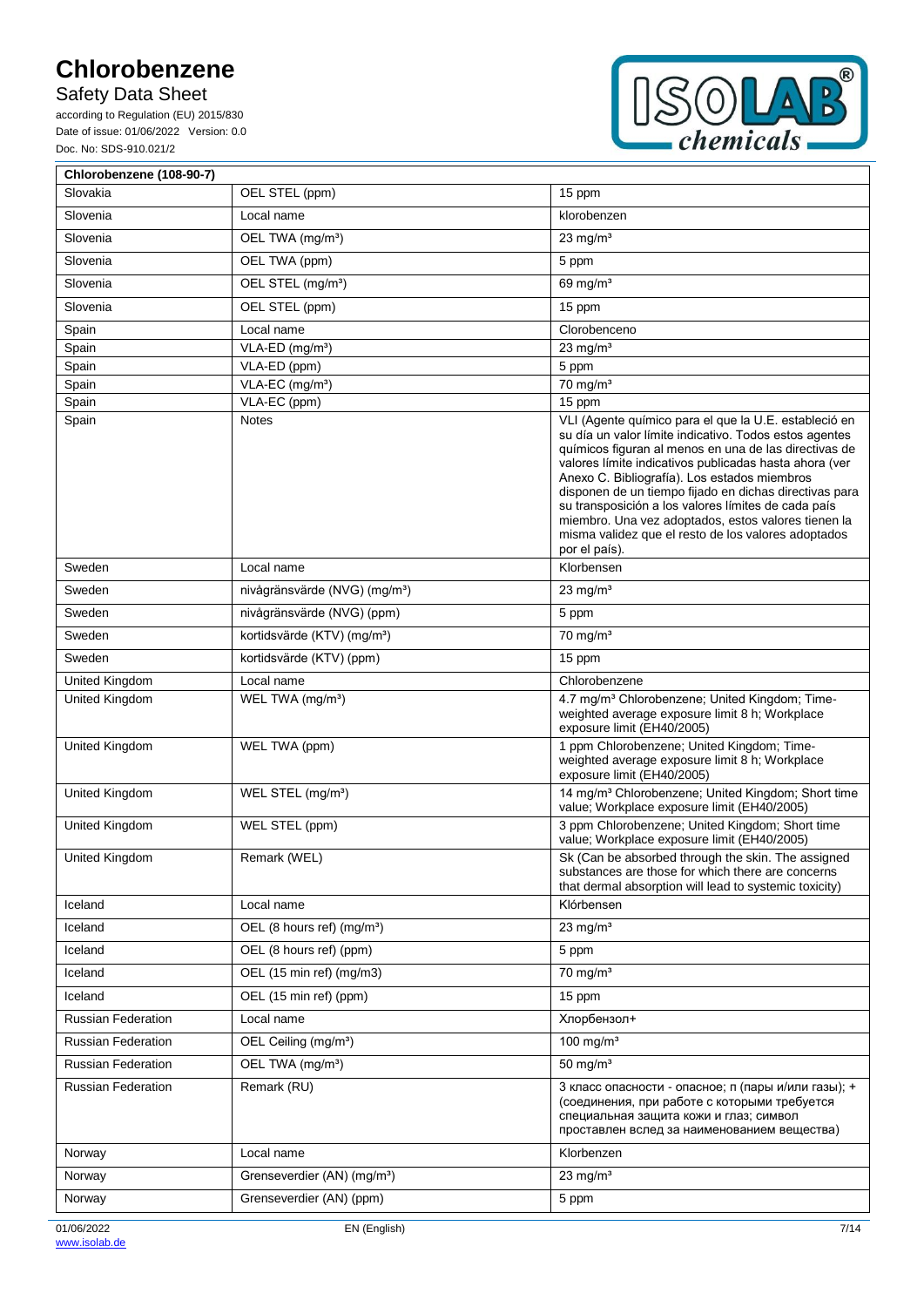Safety Data Sheet

according to Regulation (EU) 2015/830 Date of issue: 01/06/2022 Version: 0.0 Doc. No: SDS-910.021/2



| Chlorobenzene (108-90-7) |                                     |                                                                                               |  |
|--------------------------|-------------------------------------|-----------------------------------------------------------------------------------------------|--|
| Norway                   | Merknader (NO)                      | E (EU har en veiledende grenseverdi for stoffet)                                              |  |
| Switzerland              | Local name                          | Chlorbenzol                                                                                   |  |
| Switzerland              | $VME$ (mg/m <sup>3</sup> )          | 46 mg/ $m3$                                                                                   |  |
| Switzerland              | VME (ppm)                           | 10 ppm                                                                                        |  |
| Switzerland              | $VLE$ (mg/m <sup>3</sup> )          | 92 mg/m <sup>3</sup>                                                                          |  |
| Switzerland              | VLE (ppm)                           | 20 ppm                                                                                        |  |
| Switzerland              | Remark (CH)                         | B SS <sub>C</sub> - Niere, Leber <sup>KT AN</sup> - HSE, NIOSH                                |  |
| Turkey                   | Local name                          | Monoklorobenzen                                                                               |  |
| Turkey                   | OEL TWA (mg/m <sup>3</sup> )        | $23$ mg/m <sup>3</sup>                                                                        |  |
| Turkey                   | OEL TWA (ppm)                       | 5 ppm                                                                                         |  |
| Turkey                   | OEL STEL (mg/m <sup>3</sup> )       | $70 \text{ mg/m}^3$                                                                           |  |
| Turkey                   | OEL STEL (ppm)                      | 15 ppm                                                                                        |  |
| Australia                | Local name                          | Chlorobenzene                                                                                 |  |
| Australia                | TWA $(mg/m3)$                       | 46 mg/ $m3$                                                                                   |  |
| Australia                | TWA (ppm)                           | 10 ppm                                                                                        |  |
| <b>USA - ACGIH</b>       | Local name                          | Chlorobenzene                                                                                 |  |
| <b>USA - ACGIH</b>       | ACGIH TWA (ppm)                     | 10 ppm (Chlorobenzene; USA; Time-weighted<br>average exposure limit 8 h; TLV - Adopted Value) |  |
| <b>USA - ACGIH</b>       | Remark (ACGIH)                      | Liver dam                                                                                     |  |
| USA - OSHA               | Local name                          | Chlorobenzene                                                                                 |  |
| USA - OSHA               | OSHA PEL (TWA) (mg/m <sup>3</sup> ) | 350 mg/ $m3$                                                                                  |  |
| USA - OSHA               | OSHA PEL (TWA) (ppm)                | 75 ppm                                                                                        |  |

### **8.2. Exposure controls**

### **Materials for protective clothing:**

GIVE EXCELLENT RESISTANCE: viton. GIVE GOOD RESISTANCE: tetrafluoroethylene. PVA. GIVE LESS RESISTANCE: butyl rubber. natural rubber. neoprene. nitrile rubber. PVC. GIVE POOR RESISTANCE: No data available

#### **Hand protection:**

Gloves

### **Eye protection:**

Safety glasses

#### **Skin and body protection:**

Head/neck protection. Protective clothing

#### **Respiratory protection:**

Wear gas mask with filter type A if conc. in air > exposure limit

| <b>SECTION 9: Physical and chemical properties</b>            |                                                                 |      |
|---------------------------------------------------------------|-----------------------------------------------------------------|------|
| Information on basic physical and chemical properties<br>9.1. |                                                                 |      |
| Physical state                                                | $:$ Liquid                                                      |      |
| Appearance                                                    | $:$ Liquid.                                                     |      |
| Molecular mass                                                | : $112.56$ g/mol                                                |      |
| Colour                                                        | : Colourless.                                                   |      |
| Odour                                                         | : Mild odour. Pleasant odour. Almond odour. Solvent-like odour. |      |
| Odour threshold                                               | $: 0.1 - 1.3$ ppm<br>$0.5 - 6$ mg/m <sup>3</sup>                |      |
| pH                                                            | : Neutral at 20 $^{\circ}$ C                                    |      |
| Relative evaporation rate (butylacetate=1)                    | $\therefore$ 1                                                  |      |
| Melting point                                                 | $\therefore$ -45 °C                                             |      |
| Freezing point                                                | : No data available                                             |      |
| Boiling point                                                 | : 132 °C                                                        |      |
| Flash point                                                   | : 27 °C                                                         |      |
| 01/06/2022                                                    | EN (English)                                                    | 8/14 |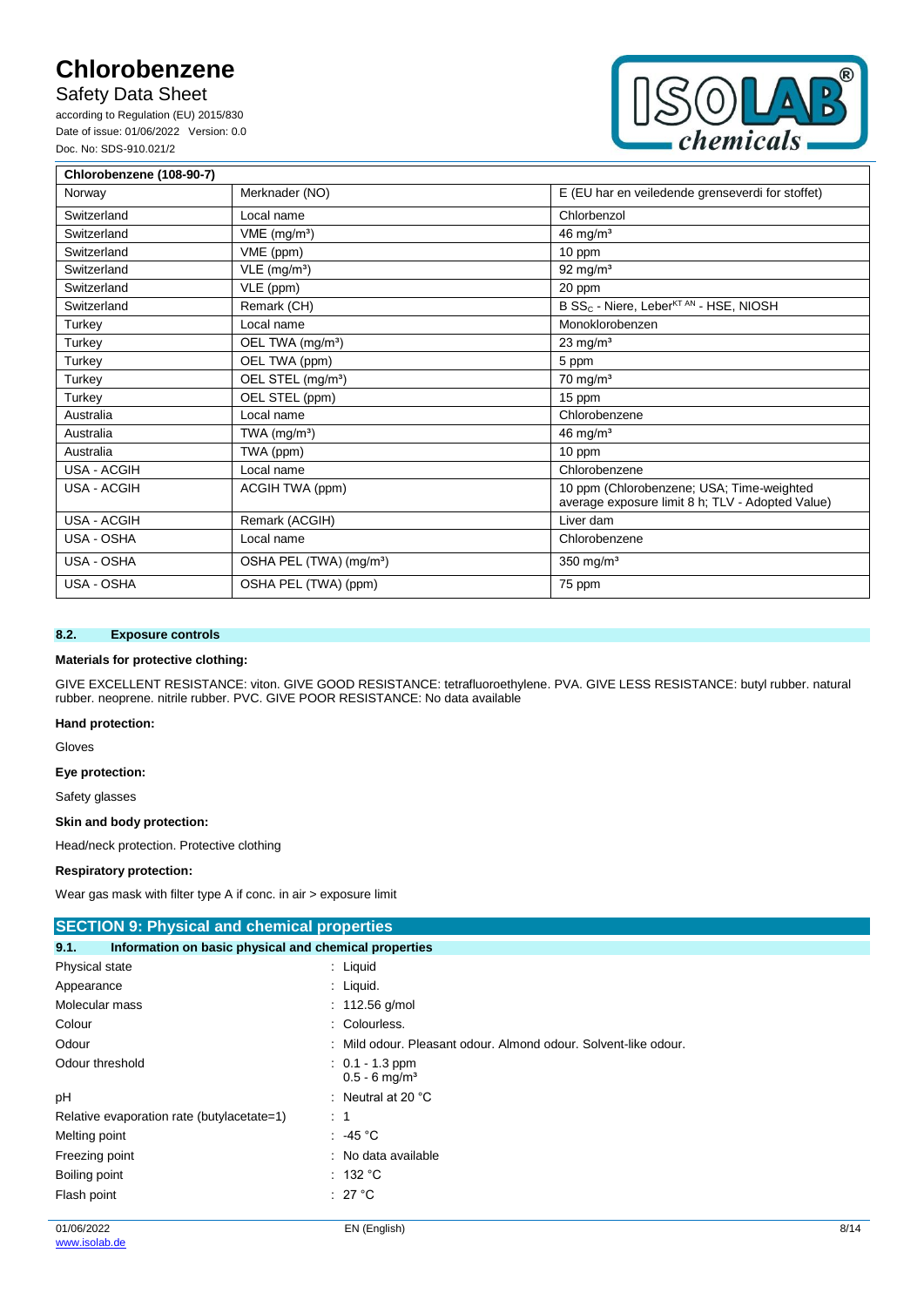### Safety Data Sheet

according to Regulation (EU) 2015/830 Date of issue: 01/06/2022 Version: 0.0 Doc. No: SDS-910.021/2



| Critical temperature                          | 359 °C                                                                                                                                                                                                         |
|-----------------------------------------------|----------------------------------------------------------------------------------------------------------------------------------------------------------------------------------------------------------------|
| Auto-ignition temperature                     | : $>$ 590 °C                                                                                                                                                                                                   |
| Decomposition temperature                     | : No data available                                                                                                                                                                                            |
| Flammability (solid, gas)                     | No data available                                                                                                                                                                                              |
| Vapour pressure                               | : 12 hPa (20 $^{\circ}$ C)                                                                                                                                                                                     |
| Vapour pressure at 50 °C                      | 60 hPa (50 °C)                                                                                                                                                                                                 |
| Critical pressure                             | 45190 hPa                                                                                                                                                                                                      |
| Relative vapour density at 20 °C              | .3.9                                                                                                                                                                                                           |
| Relative density                              | : 1.1                                                                                                                                                                                                          |
| Relative density of saturated gas/air mixture | : 1.03                                                                                                                                                                                                         |
| Density                                       | : 1110 kg/m <sup>3</sup>                                                                                                                                                                                       |
| Solubility                                    | Insoluble in water. Soluble in ethanol. Soluble in ether. Soluble in chloroform. Soluble in<br>tetrachloromethane. Soluble in xylene. Soluble in carbondisulfide. Soluble in oils/fats.<br>Water: 0.02 g/100ml |
| Log Pow                                       | $2.8 - 2.98$                                                                                                                                                                                                   |
| Viscosity, kinematic                          | : No data available                                                                                                                                                                                            |
| Viscosity, dynamic                            | : 0.00081 Pa.s (25 °C)                                                                                                                                                                                         |
| Explosive properties                          | : No data available                                                                                                                                                                                            |
| Oxidising properties                          | : No data available                                                                                                                                                                                            |
| <b>Explosive limits</b>                       | $: 1.3 - 11$ vol %<br>$60 - 520$ g/m <sup>3</sup>                                                                                                                                                              |
| <b>Other information</b><br>9.2.              |                                                                                                                                                                                                                |
| Specific conductivity                         | : 7000 pS/m                                                                                                                                                                                                    |
| Saturation concentration                      | 54 $g/m3$                                                                                                                                                                                                      |
| VOC content                                   | 100 %                                                                                                                                                                                                          |
| Other properties                              | : Gas/vapour heavier than air at $20^{\circ}$ C. Clear. Volatile.                                                                                                                                              |
|                                               |                                                                                                                                                                                                                |

### **SECTION 10: Stability and reactivity**

### **10.1. Reactivity**

Reacts on exposure to water and heat with (some) metals. Decomposes slowly on exposure to water (moisture): release of toxic and corrosive gases/vapours (hydrogen chloride). Decomposes slowly on exposure to temperature rise: release of toxic and corrosive gases/vapours e.g.: hydrogen chloride, phosgene. On burning: release of toxic and corrosive gases/vapours (phosgene, hydrogen chloride, dioxin, carbon monoxide carbon dioxide). Violent to explosive reaction with many compounds e.g.: with (strong) oxidizers: (increased) risk of fire/explosion. Reacts violently with (some) metal powders.

| 10.2.                               | <b>Chemical stability</b>                 |  |
|-------------------------------------|-------------------------------------------|--|
| Stable under normal conditions.     |                                           |  |
| 10.3.                               | <b>Possibility of hazardous reactions</b> |  |
|                                     | No additional information available       |  |
| 10.4.                               | <b>Conditions to avoid</b>                |  |
|                                     | No additional information available       |  |
| 10.5.                               | Incompatible materials                    |  |
| No additional information available |                                           |  |

### **10.6. Hazardous decomposition products**

| <b>SECTION 11: Toxicological information</b>  |                                           |      |
|-----------------------------------------------|-------------------------------------------|------|
| Information on toxicological effects<br>11.1. |                                           |      |
| Acute toxicity                                | Inhalation: Harmful if inhaled.<br>$\sim$ |      |
| Chlorobenzene (108-90-7)                      |                                           |      |
| LD50 oral rat                                 | 2000 - 4000 mg/kg (Rat)                   |      |
| LD50 dermal rat                               | > 2000 mg/kg (Rat; Literature study)      |      |
| LD50 dermal rabbit                            | > 2200 mg/kg (Rabbit; Literature study)   |      |
| LC50 inhalation rat (mg/l)                    | 17 mg/l/4h (Rat)                          |      |
| LC50 inhalation rat (ppm)                     | 3630 ppm/4h (Rat)                         |      |
| Skin corrosion/irritation                     | Not classified<br>٠                       |      |
| 01/06/2022                                    | EN (English)                              | 9/14 |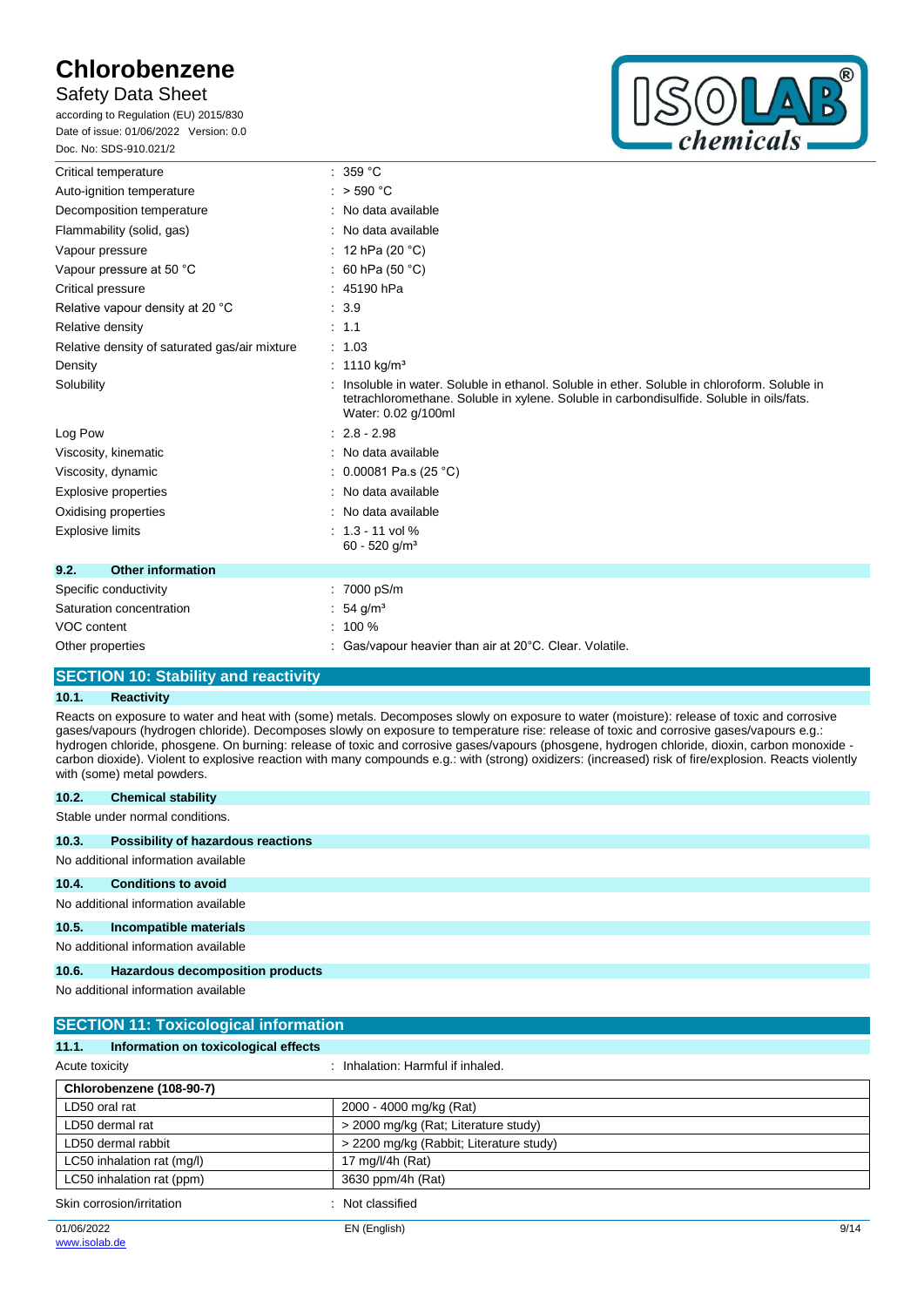## Safety Data Sheet

according to Regulation (EU) 2015/830 Date of issue: 01/06/2022 Version: 0.0 Doc. No: SDS-910.021/2



| DUG. NO. 3D3-910.021/2            |                  |
|-----------------------------------|------------------|
| Serious eye damage/irritation     | : Not classified |
| Respiratory or skin sensitisation | : Not classified |
| Germ cell mutagenicity            | : Not classified |
| Carcinogenicity                   | : Not classified |
| Reproductive toxicity             | : Not classified |
| STOT-single exposure              | : Not classified |
| STOT-repeated exposure            | : Not classified |
| Aspiration hazard                 | : Not classified |

| <b>SECTION 12: Ecological information</b> |                                                                                                                                                                                                         |
|-------------------------------------------|---------------------------------------------------------------------------------------------------------------------------------------------------------------------------------------------------------|
| <b>Toxicity</b><br>12.1.                  |                                                                                                                                                                                                         |
| Ecology - general                         | Dangerous for the environment.                                                                                                                                                                          |
| Ecology - air                             | : Not classified as dangerous for the ozone layer (Regulation (EC) No 1005/2009). Not included<br>in the list of fluorinated greenhouse gases (Regulation (EC) No 842/2006). TA-Luft Klasse<br>5.2.5/l. |
| Ecology - water                           | : Ground water pollutant. Toxic to fishes. Very toxic to invertebrates (Daphnia). Harmful to algae.<br>Slightly harmful to aquatic plants. Inhibition of activated sludge.                              |
| Chlorobenzene (108-90-7)                  |                                                                                                                                                                                                         |
| LC50 fish 2                               | 4.7 mg/l (LC50; 96 h)                                                                                                                                                                                   |
| EC50 Daphnia 2                            | 0.59 mg/l (EC50; OECD 202: Daphnia sp. Acute Immobilisation Test; 48 h; Daphnia magna;<br>Static system; Fresh water; Experimental value)                                                               |

### **12.2. Persistence and degradability**

| Chlorobenzene (108-90-7)        |                                                                                                          |
|---------------------------------|----------------------------------------------------------------------------------------------------------|
| Persistence and degradability   | Not readily biodegradable in water. Non degradable in the soil. Low potential for adsorption in<br>soil. |
| Biochemical oxygen demand (BOD) | $0.03$ g $O2/g$ substance                                                                                |
| Chemical oxygen demand (COD)    | 0.41 g $O_2$ /g substance                                                                                |
| ThOD                            | 2.06 g $O_2$ /g substance                                                                                |
| BOD (% of ThOD)                 | 0.0145                                                                                                   |

### **12.3. Bioaccumulative potential**

| Chlorobenzene (108-90-7)  |                                                  |  |
|---------------------------|--------------------------------------------------|--|
| BCF fish 1                | 447 (BCF)                                        |  |
| BCF fish 2                | $3.9 - 40$ (BCF)                                 |  |
| Log Pow                   | $2.8 - 2.98$                                     |  |
| Bioaccumulative potential | Low potential for bioaccumulation (BCF $<$ 500). |  |

### **12.4. Mobility in soil**

| Chlorobenzene (108-90-7) |                                                                                                |
|--------------------------|------------------------------------------------------------------------------------------------|
| Surface tension          | $0.033$ N/m (25 °C)                                                                            |
| Log Koc                  | Koc, PCKOCWIN v1.66; 268; Calculated value; log Koc; PCKOCWIN v1.66; 2.42; Calculated<br>value |

### **12.5. Results of PBT and vPvB assessment**

#### No additional information available

### **12.6. Other adverse effects**

| <b>SECTION 13: Disposal considerations</b> |                                            |                                                                                                                                                                                                                                                                                                                                                                                                                                                                                                                                                                                                                                                               |  |
|--------------------------------------------|--------------------------------------------|---------------------------------------------------------------------------------------------------------------------------------------------------------------------------------------------------------------------------------------------------------------------------------------------------------------------------------------------------------------------------------------------------------------------------------------------------------------------------------------------------------------------------------------------------------------------------------------------------------------------------------------------------------------|--|
| 13.1.                                      | Waste treatment methods                    |                                                                                                                                                                                                                                                                                                                                                                                                                                                                                                                                                                                                                                                               |  |
|                                            |                                            |                                                                                                                                                                                                                                                                                                                                                                                                                                                                                                                                                                                                                                                               |  |
|                                            | Product/Packaging disposal recommendations | Remove waste in accordance with local and/or national regulations. Hazardous waste shall not<br>be mixed together with other waste. Different types of hazardous waste shall not be mixed<br>together if this may entail a risk of pollution or create problems for the further management of<br>the waste. Hazardous waste shall be managed responsibly. All entities that store, transport or<br>handle hazardous waste shall take the necessary measures to prevent risks of pollution or<br>damage to people or animals. Recycle by distillation. Incinerate under surveillance with energy<br>recovery. Do not discharge into drains or the environment. |  |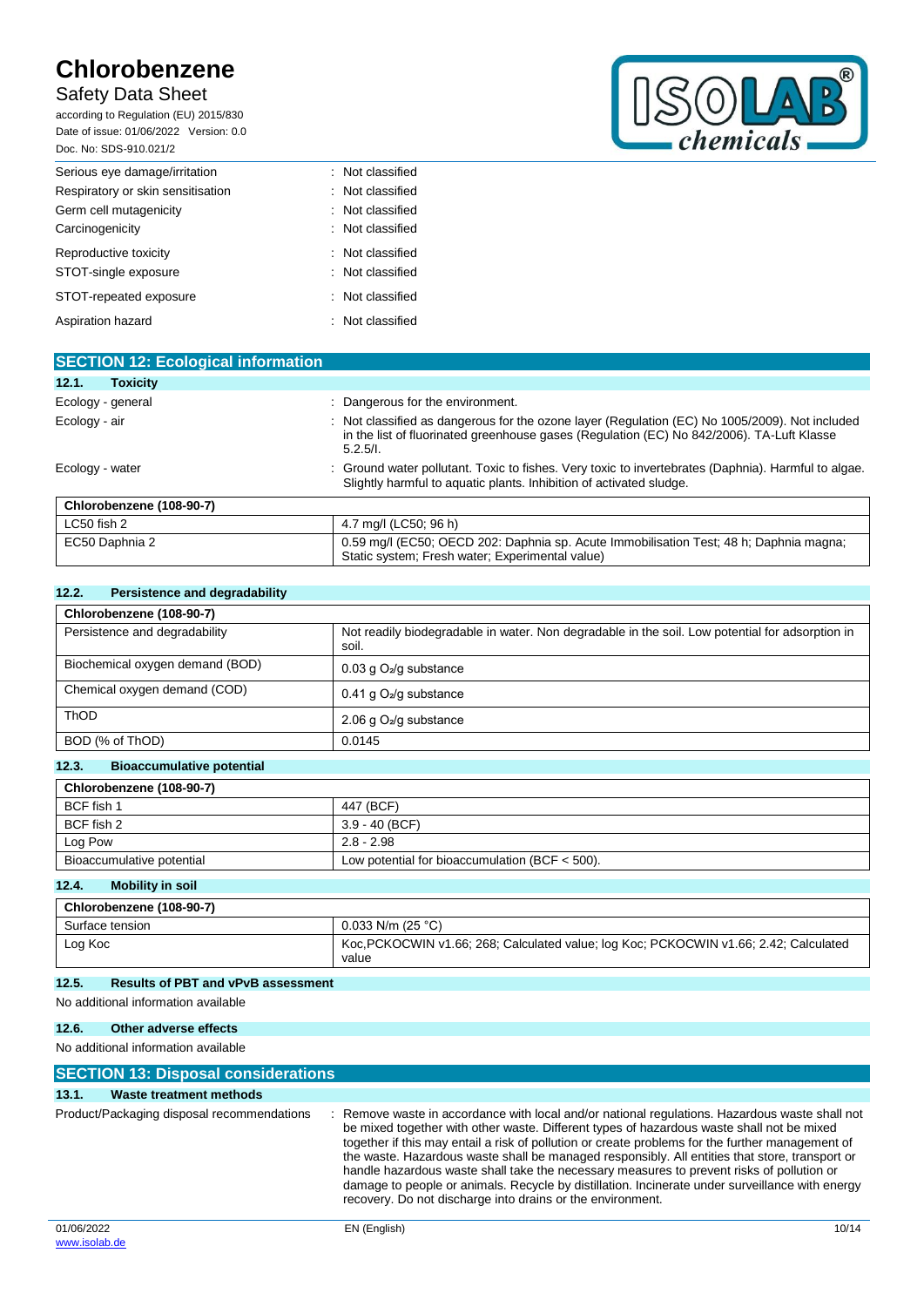## Safety Data Sheet

according to Regulation (EU) 2015/830 Date of issue: 01/06/2022 Version: 0.0 Doc. No: SDS-910.021/2



Additional information : LWCA (the Netherlands): KGA category 04. Hazardous waste according to Directive 2008/98/EC.

**SECTION 14: Transport information**

## European List of Waste (LoW) code : 07 01 03\* - organic halogenated solvents, washing liquids and mother liquors

#### In accordance with ADR / RID / IMDG / IATA / ADN **ADR IMDG IATA ADN RID 14.1. UN number** 1134 | 1134 | 1134 | 1134 | 1134 | 1134 | 1134 **14.2. UN proper shipping name** CHLOROBENZENE CHLOROBENZENE Chlorobenzene CHLOROBENZENE CHLOROBENZENE **Transport document description** UN 1134 CHLOROBENZENE, 3, III, (D/E), **ENVIRONMENTALLY** HAZARDOUS UN 1134 CHLOROBENZENE, 3, III, MARINE POLLUTANT/ENVIRONM ENTALLY HAZARDOUS  $(29^{\circ}$ C c.c.) UN 1134 Chlorobenzene, 3, III, **ENVIRONMENTALLY** HAZARDOUS UN 1134 CHLOROBENZENE, 3, III, ENVIRONMENTALLY HAZARDOUS UN 1134 CHLOROBENZENE, 3, III, **ENVIRONMENTALLY** HAZARDOUS **14.3. Transport hazard class(es)**  $3$  3  $\vert 3$  3  $\vert 3$  3 3 **14.4. Packing group** III III III III III **14.5. Environmental hazards** Dangerous for the environment : Yes Dangerous for the environment : Yes Marine pollutant : Yes Dangerous for the environment : Yes Dangerous for the environment : Yes Dangerous for the environment : Yes No supplementary information available

### **14.6. Special precautions for user**

#### **- Overland transport**

| Classification code (ADR)                                    | : F1                    |
|--------------------------------------------------------------|-------------------------|
| Limited quantities (ADR)                                     | : 51                    |
| Excepted quantities (ADR)                                    | : E1                    |
| Packing instructions (ADR)                                   | P001, IBC03, LP01, R001 |
| Mixed packing provisions (ADR)                               | MP19                    |
| Portable tank and bulk container instructions<br>(ADR)       | T <sub>2</sub>          |
| Portable tank and bulk container special<br>provisions (ADR) | $:$ TP1                 |
| Tank code (ADR)                                              | <b>LGBF</b>             |
| Vehicle for tank carriage                                    | : FL                    |
| Transport category (ADR)                                     | $\cdot$ 3               |
| Special provisions for carriage - Packages<br>(ADR)          | : V12                   |
| Special provisions for carriage - Operation<br>(ADR)         | : S2                    |
| Hazard identification number (Kemler No.)                    | 30                      |
| Orange plates                                                | 30                      |
|                                                              | 1134                    |
| Tunnel restriction code (ADR)                                | D/E                     |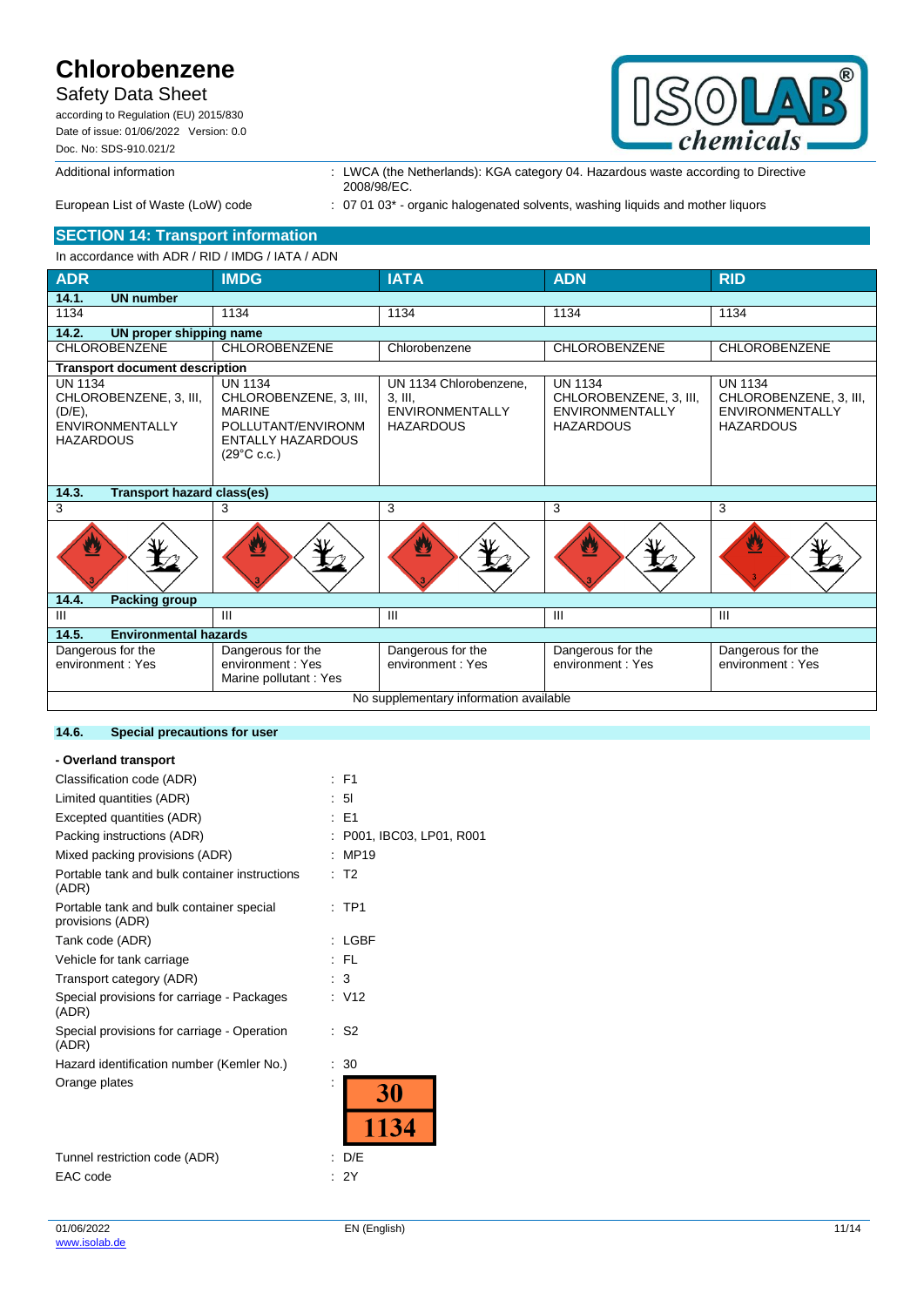Safety Data Sheet

according to Regulation (EU) 2015/830 Date of issue: 01/06/2022 Version: 0.0 Doc. No: SDS-910.021/2



| - Transport by sea                                           |                                                                                                                               |
|--------------------------------------------------------------|-------------------------------------------------------------------------------------------------------------------------------|
| Transport regulations (IMDG)                                 | : Subject                                                                                                                     |
| Limited quantities (IMDG)                                    | : 5L                                                                                                                          |
| Excepted quantities (IMDG)                                   | $\therefore$ E1                                                                                                               |
| Packing instructions (IMDG)                                  | : P001, LP01                                                                                                                  |
| IBC packing instructions (IMDG)                              | : IBC03                                                                                                                       |
| Tank instructions (IMDG)                                     | $\therefore$ T2                                                                                                               |
| Tank special provisions (IMDG)                               | $:$ TP1                                                                                                                       |
| EmS-No. (Fire)                                               | $E - FE$                                                                                                                      |
| EmS-No. (Spillage)                                           | $\therefore$ S-D                                                                                                              |
| Stowage category (IMDG)                                      | : A                                                                                                                           |
| Flash point (IMDG)                                           | $: 29^{\circ}$ C c.c.                                                                                                         |
| Properties and observations (IMDG)                           | : Colourless liquid with an almond-like odour. Flash point: 29°C c.c. Explosive limits: 1.3% to<br>11% Immiscible with water. |
| MFAG-No                                                      | $\therefore$ 130                                                                                                              |
| - Air transport                                              |                                                                                                                               |
| Transport regulations (IATA)                                 | : Subject to the provisions                                                                                                   |
| PCA Excepted quantities (IATA)                               | $\therefore$ E1                                                                                                               |
| PCA Limited quantities (IATA)                                | : Y344                                                                                                                        |
| PCA limited quantity max net quantity (IATA)                 | : 10L                                                                                                                         |
| PCA packing instructions (IATA)                              | : 355                                                                                                                         |
| PCA max net quantity (IATA)                                  | : 60L                                                                                                                         |
| CAO packing instructions (IATA)                              | : 366                                                                                                                         |
| CAO max net quantity (IATA)                                  | : 220L                                                                                                                        |
| ERG code (IATA)                                              | : 3L                                                                                                                          |
| - Inland waterway transport                                  |                                                                                                                               |
| Classification code (ADN)                                    | $\therefore$ F1                                                                                                               |
| Limited quantities (ADN)                                     | : 5L                                                                                                                          |
| Excepted quantities (ADN)                                    | $\therefore$ E1                                                                                                               |
| Carriage permitted (ADN)                                     | $\pm$ T                                                                                                                       |
| Equipment required (ADN)                                     | $:$ PP, EX, A                                                                                                                 |
| Ventilation (ADN)                                            | : VE01                                                                                                                        |
| Number of blue cones/lights (ADN)                            | $\therefore$ 0                                                                                                                |
| - Rail transport                                             |                                                                                                                               |
| Transport regulations (RID)                                  | : Subject                                                                                                                     |
| Classification code (RID)                                    | $:$ F1                                                                                                                        |
| Limited quantities (RID)                                     | - 5L                                                                                                                          |
| Excepted quantities (RID)                                    | E <sub>1</sub>                                                                                                                |
| Packing instructions (RID)                                   | P001, IBC03, LP01, R001                                                                                                       |
|                                                              |                                                                                                                               |
| Mixed packing provisions (RID)                               | : MP19                                                                                                                        |
| Portable tank and bulk container instructions<br>(RID)       | $\therefore$ T2                                                                                                               |
| Portable tank and bulk container special<br>provisions (RID) | $\therefore$ TP1                                                                                                              |
| Tank codes for RID tanks (RID)                               | : LGBF                                                                                                                        |
| Transport category (RID)                                     | : 3                                                                                                                           |
| Special provisions for carriage - Packages<br>(RID)          | $\therefore$ W12                                                                                                              |
| Colis express (express parcels) (RID)                        | $\cdot$ CE4                                                                                                                   |

**14.7. Transport in bulk according to Annex II of Marpol and the IBC Code**

Not applicable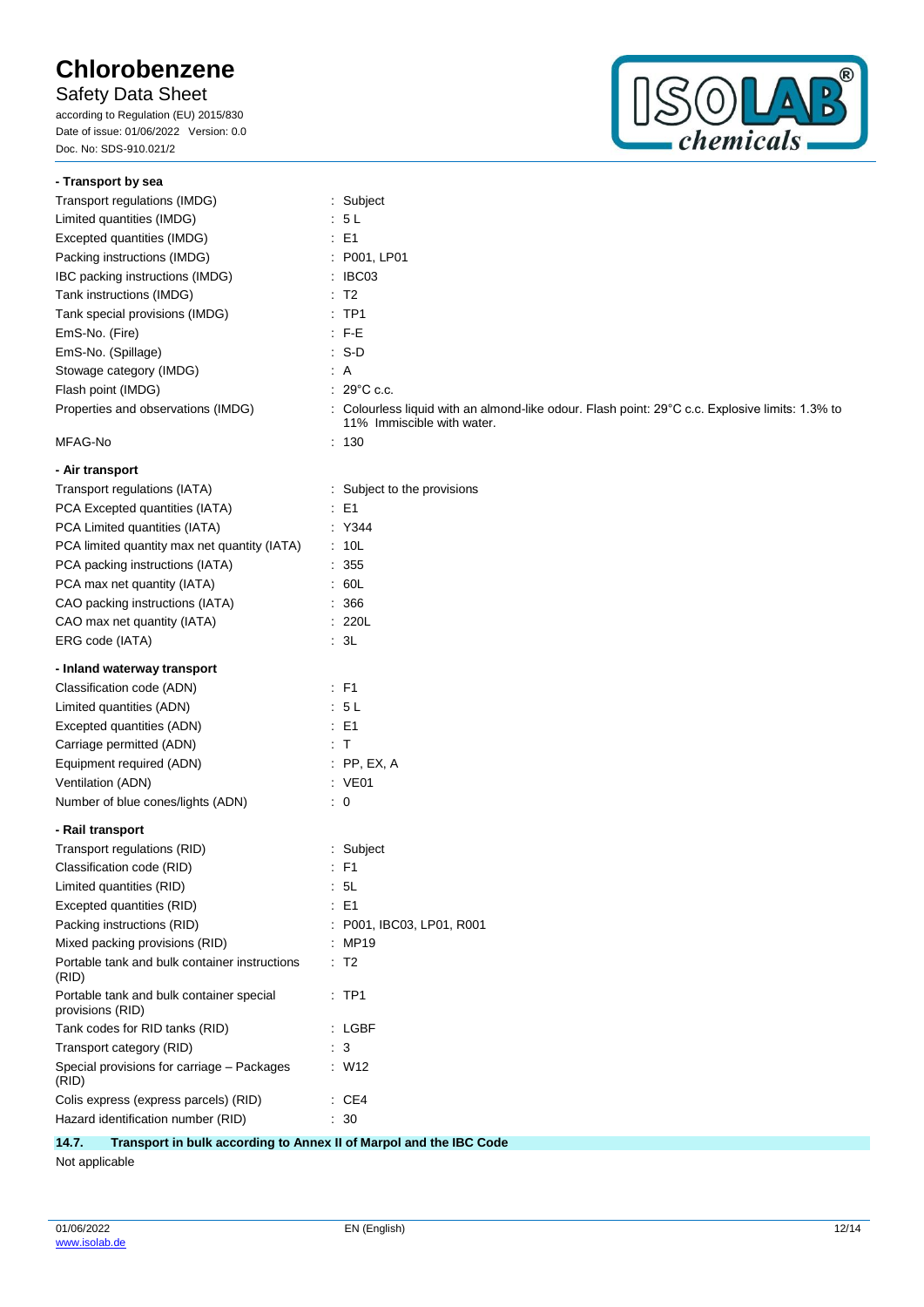Safety Data Sheet

according to Regulation (EU) 2015/830 Date of issue: 01/06/2022 Version: 0.0 Doc. No: SDS-910.021/2



## **SECTION 15: Regulatory information**

| 15.1.                                                                                                                                    |                                                                                      |  | Safety, health and environmental regulations/legislation specific for the substance or mixture                                          |  |  |
|------------------------------------------------------------------------------------------------------------------------------------------|--------------------------------------------------------------------------------------|--|-----------------------------------------------------------------------------------------------------------------------------------------|--|--|
| 15.1.1.                                                                                                                                  | <b>EU-Regulations</b>                                                                |  |                                                                                                                                         |  |  |
| No REACH Annex XVII restrictions<br>Chlorobenzene is not on the REACH Candidate List<br>Chlorobenzene is not on the REACH Annex XIV List |                                                                                      |  |                                                                                                                                         |  |  |
| VOC content                                                                                                                              |                                                                                      |  | $: 100 \%$                                                                                                                              |  |  |
| 15.1.2.                                                                                                                                  | <b>National regulations</b>                                                          |  |                                                                                                                                         |  |  |
| Germany                                                                                                                                  |                                                                                      |  |                                                                                                                                         |  |  |
|                                                                                                                                          | VwVwS Annex reference                                                                |  | : Water hazard class (WGK) 2, hazard to waters (Classification according to VwVwS, Annex 1 or<br>2; ID No. 53)                          |  |  |
| WGK remark                                                                                                                               |                                                                                      |  | Classification water polluting in compliance with Verwaltungsvorschrift wassergefährdender<br>Stoffe (VwVwS) of 27 July 2005 (Anhang 2) |  |  |
|                                                                                                                                          | 12th Ordinance Implementing the Federal<br>Immission Control Act - 12. BlmSchV       |  | : Is not subject of the 12. BImSchV (Hazardous Incident Ordinance)                                                                      |  |  |
| <b>Netherlands</b>                                                                                                                       |                                                                                      |  |                                                                                                                                         |  |  |
|                                                                                                                                          | Waterbezwaarlijkheid                                                                 |  | : 1 - Black list substance                                                                                                              |  |  |
|                                                                                                                                          | SZW-lijst van kankerverwekkende stoffen                                              |  | The substance is not listed                                                                                                             |  |  |
|                                                                                                                                          | SZW-lijst van mutagene stoffen                                                       |  | The substance is not listed                                                                                                             |  |  |
|                                                                                                                                          | NIET-limitatieve lijst van voor de voortplanting<br>giftige stoffen - Borstvoeding   |  | : The substance is not listed                                                                                                           |  |  |
|                                                                                                                                          | NIET-limitatieve lijst van voor de voortplanting<br>giftige stoffen - Vruchtbaarheid |  | : The substance is not listed                                                                                                           |  |  |
|                                                                                                                                          | NIET-limitatieve lijst van voor de voortplanting<br>giftige stoffen - Ontwikkeling   |  | : The substance is not listed                                                                                                           |  |  |
| <b>Denmark</b>                                                                                                                           |                                                                                      |  |                                                                                                                                         |  |  |
|                                                                                                                                          | Class for fire hazard                                                                |  | Class II-1                                                                                                                              |  |  |
| Store unit                                                                                                                               |                                                                                      |  | 5 liter                                                                                                                                 |  |  |
|                                                                                                                                          | <b>Classification remarks</b>                                                        |  | : R10 <h226;h332;h411>; Emergency management guidelines for the storage of flammable<br/>liquids must be followed</h226;h332;h411>      |  |  |
|                                                                                                                                          | Recommendations Danish Regulation                                                    |  | : Young people below the age of 18 years are not allowed to use the product                                                             |  |  |
|                                                                                                                                          |                                                                                      |  | Pregnant/breastfeeding women working with the product must not be in direct contact with the<br>product                                 |  |  |

### **15.2. Chemical safety assessment**

No additional information available

### **SECTION 16: Other information**

| Abbreviations and acronyms: |                                                                                                   |  |  |  |
|-----------------------------|---------------------------------------------------------------------------------------------------|--|--|--|
| <b>ADN</b>                  | European Agreement concerning the International Carriage of Dangerous Goods by Inland Waterways   |  |  |  |
| <b>ADR</b>                  | European Agreement concerning the International Carriage of Dangerous Goods by Road               |  |  |  |
| <b>ATE</b>                  | <b>Acute Toxicity Estimate</b>                                                                    |  |  |  |
| <b>BCF</b>                  | Bioconcentration factor                                                                           |  |  |  |
| <b>CLP</b>                  | Classification Labelling Packaging Regulation; Regulation (EC) No 1272/2008                       |  |  |  |
| <b>EC50</b>                 | Median effective concentration                                                                    |  |  |  |
| <b>IARC</b>                 | International Agency for Research on Cancer                                                       |  |  |  |
| <b>IATA</b>                 | International Air Transport Association                                                           |  |  |  |
| <b>IMDG</b>                 | International Maritime Dangerous Goods                                                            |  |  |  |
| <b>LC50</b>                 | Median lethal concentration                                                                       |  |  |  |
| LD50                        | Median lethal dose                                                                                |  |  |  |
| <b>PBT</b>                  | Persistent Bioaccumulative Toxic                                                                  |  |  |  |
| <b>REACH</b>                | Registration, Evaluation, Authorisation and Restriction of Chemicals Regulation (EC) No 1907/2006 |  |  |  |
| <b>RID</b>                  | Regulations concerning the International Carriage of Dangerous Goods by Rail                      |  |  |  |